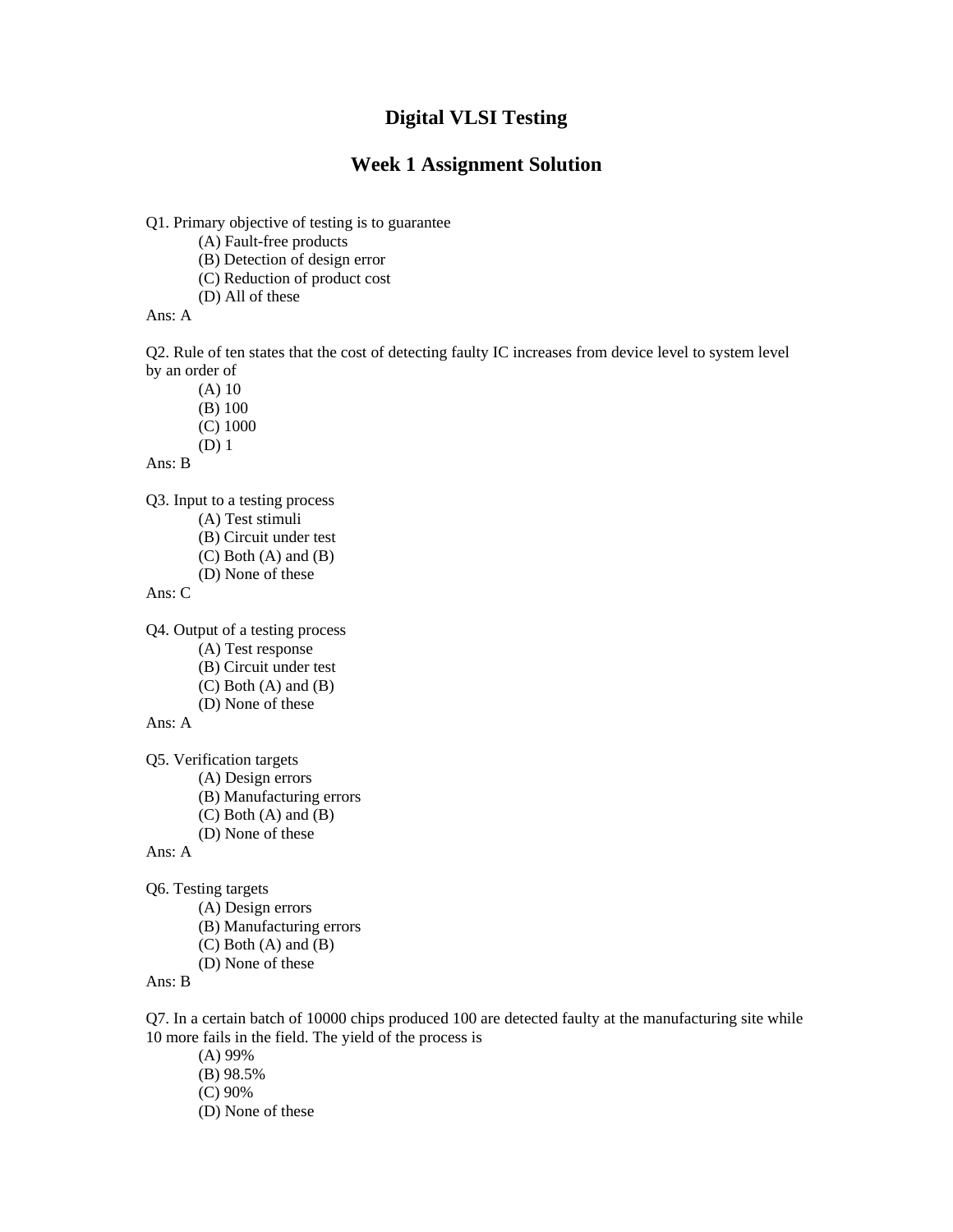Ans: A

Q8. In the manufacturing process noted in Q7, the reject rate is

- (A) 98.5%
- (B) 0.1%
- (C) 90%
- (D) 0.2%

Ans: B

Q9. System availability is defined as the

- (A) Fraction of time system is operating normally
- (B) Total duration of time for which system is available
- (C) Fraction of time system is powered on
- (D) None of these

Ans: A

Q10. Online testing is done

- (A) When the system is powered on
- (B) Suspending system operation
- (C) Concurrently with system operation
- (D) Partially shutting down the system

Ans: C

Q11. Offline testing is done

- (A) Taking system out of service
- (B) Often periodically
- (C) Both (A) and (B)
- (D) None of these

Ans: C

Q12. Applying all possible test patterns to a CUT is called

- (A) Exhaustive testing
- (B) Complete testing
- (C) Functional testing
- (D) None of these

Ans: A

Q13. A quantity to measure quality of a test set is

- (A) Fault coverage
- (B) Test coverage
- (C) Total coverage
- (D) None of these

Ans: A

Q14. A PCB with 50 chips, each having 90% fault coverage and 90% yield has a reject rate of

- (A) 41.9%
- (B) 52.4%
- (C) 51.2%
- (D) None of these

Ans: B

Q15. With a multiple fault model with *k* types of faults, a circuit with n fault sites will have number of faults equal to

 $(A)$   $(k+1)^n$ (B)  $(k+1)^n$  -1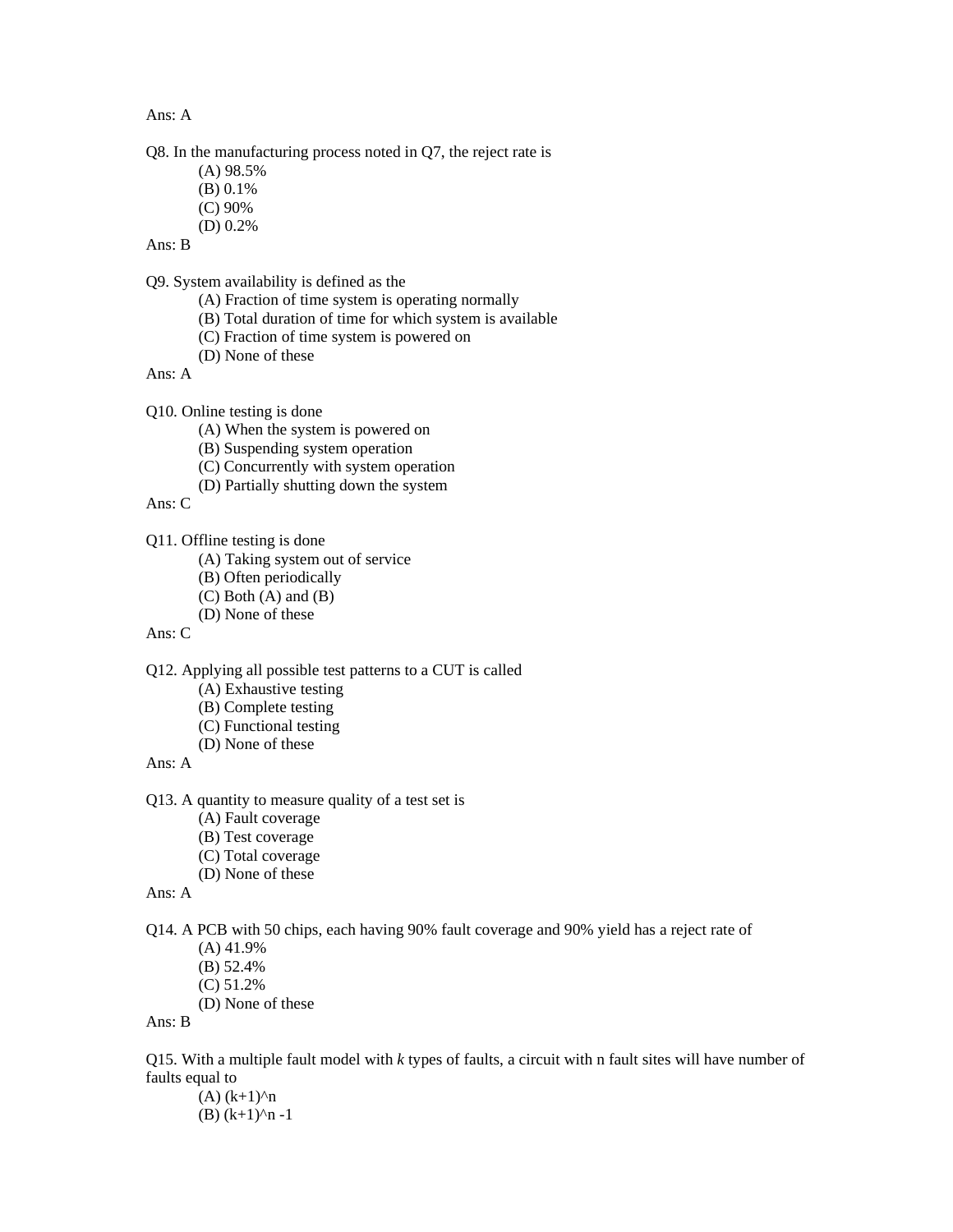(C)  $k^{\wedge}n$  $(D)$  k<sup>^</sup>n -1 Ans: B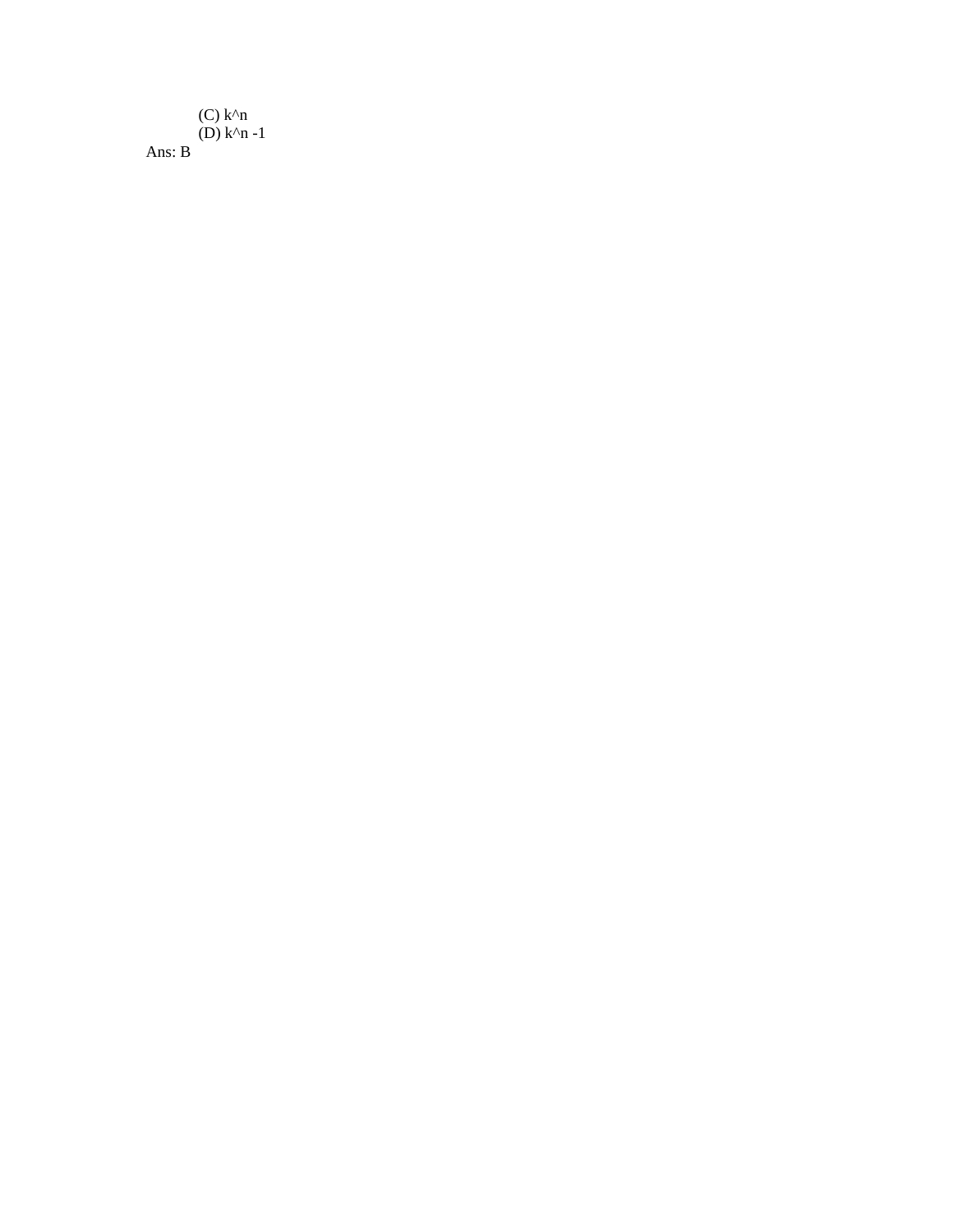# **Digital VLSI Testing Digital VLSI Testing**

## **Week 2 Assignment Solution Week 2 Assignment Solution**

#### Q1. DFT stands for

- (A) Design Find Testability
- (B) Design Fine Testability
- (C) Design Future Testability
- (D) Design For Testability

#### Ans: D

Q2. Effort needed to test a circuit is called

- (A) Test complexity
- (B) Testability
- (C) Test effort
- (D) Relative testability

#### Ans: B

Q3. Controllability reflects difficulty to

- (A) Get a value at a primary output
- (B) Set a value at a primary output
- (C) Control all inputs of a logic gate
- (D) Set any line in the circuit to a desired value

Ans: D

Q4. Observability reflects difficulty to

- (A) Propagate primary input value to a point
- (B) Propagate a point value to a primary output
- (C) Observe primary output
- (D) Observe primary input
- Ans: B

Q5. 0-controbability of a NAND gate is

- (A) 1 (output 1-controllability)
- (B)  $\Pi$  (input 1-controllabilities)
- (C) Π (input 0-controllabilities)
- (D)  $1 \Pi$  (input 0-controllabilities)

Ans: B

Q6. Three modes of operation in scan are

- (A) Normal, Shift, Capture
- (B) Normal, Scan, Capture
- (C) Scan, Shift, Capture
- (D) Normal, Scan, Shift

Ans: A

Q7. Inputs to a scan cell are

- (A) Data and Scan
- (B) Parallel and Serial
- (C) Parallel and Scan
- (D) Serial and Scan

Ans: A

Q8. Muxed-D scan cell has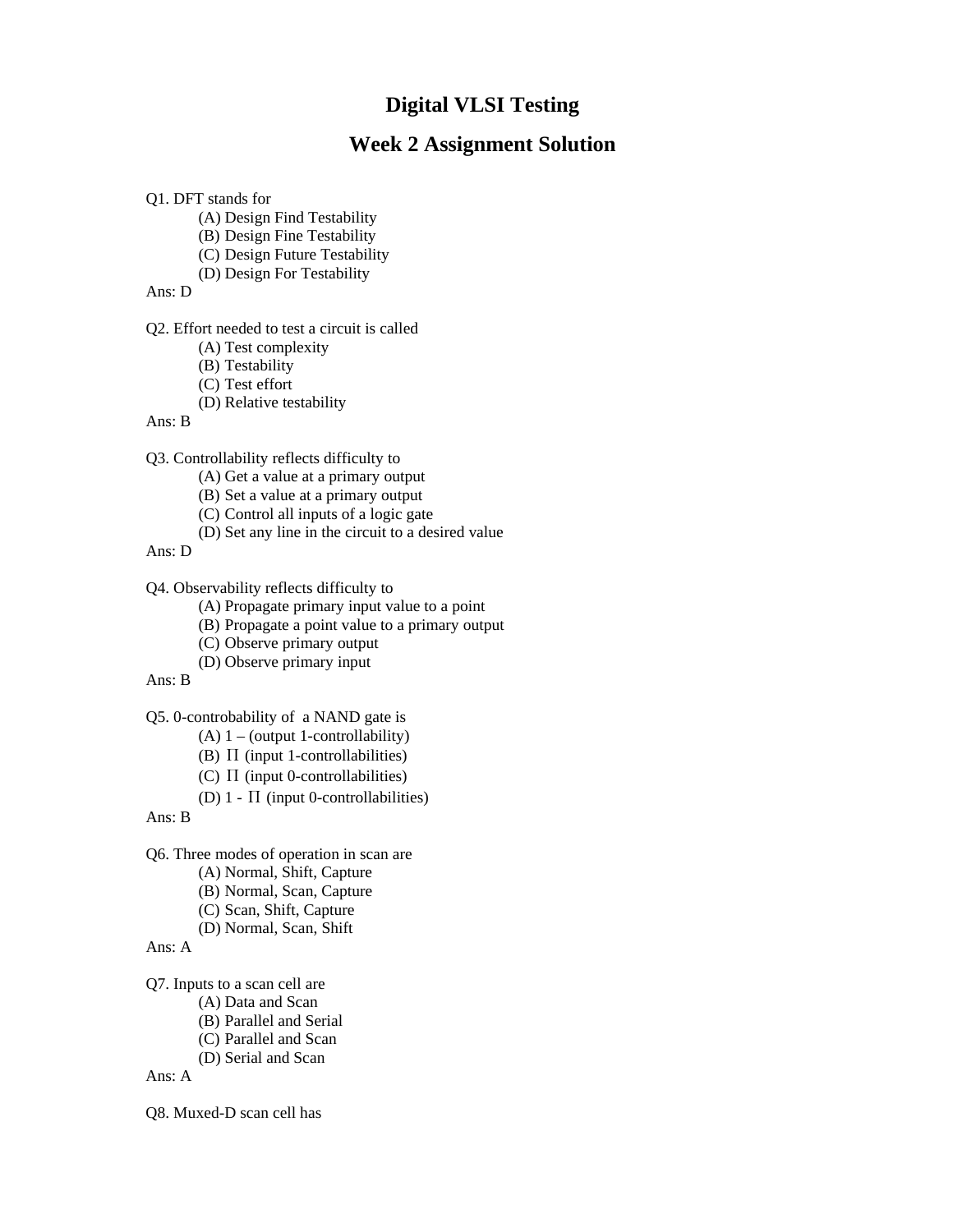- (A) A multiplexer and a latch
- (B) A multiplexer and a flipflop
- (C) A multiplexer or a latch
- (D) A multiplexer or a flipflop

Ans: B

Q9. Number of clocks in a clocked scan cell is

- (A) 1
- (B) 2
- (C) Any number
- (D) None of these

#### Ans B

Q10. Number of latches in a LSSD cell is

- (A) 1
- (B) 2
- (C) Any number
- (D) None of these

#### Ans: B

- Q11. A partial scan design converts
	- (A) 10% of its flipflops to scan
	- (B) 1% of its flipflops to scan
	- (C) Any number of flipflops to scan
	- (D) None of these

#### Ans: C

Q12. Sequential depth of a structure graph is equal to its maximum

- (A) Level
- (B) Degree
- (C) Children
- (D) Nodes

#### Ans: A

Q13. Bus contention can occur during

- (A) Capture
- (B) Shift
- (C) Both A and B
- (D) None of these

#### Ans: B

- Q14. Clock gating is
	- (A) Good for testing
	- (B) Good for design
	- (C) Both A and B
	- (D) None of these

#### Ans: B

Q15. Asynchronous set/reset is

- (A) Avoided for testing
- (B) May be used for design
- (C) Both A and B
- (D) None of these

Ans: C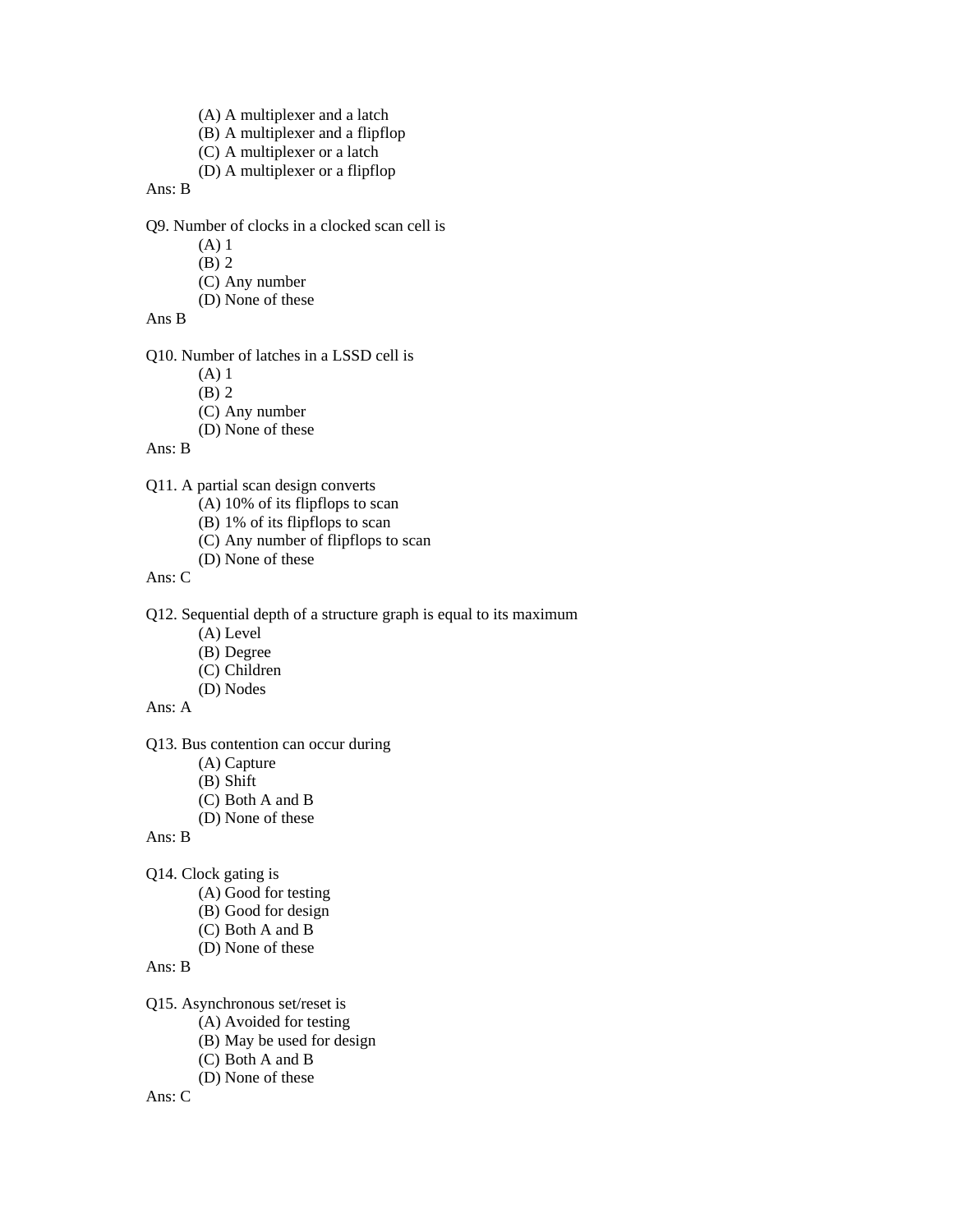## **Week 3 Assignment Solution**

- 1. Logic Simulation is performed to
	- a. Predicts the behaviour of faulty circuits
	- b. Find out the location of faults in faulty circuits
	- c. Predict the behaviour of a design prior to its physical realization
	- d. Optimize the number of logic gates used to design a circuit

ANSWER: c. Predict the behaviour of a design prior to its physical realization

- 2. What is the disadvantage of using ternary logic or three valued logic symbol?
	- a. Sequential circuits cannot be described using a three valued logic symbol
	- b. A signal may be reported as unknown when its value can be uniquely determined as '0' or '1'
	- c. Unnecessary use of the "UNKNOWN" logic states 'U' or 'X', which is not required
	- d. None of these

ANSWER: b. A signal may be reported as unknown when its value can be uniquely determined as '0' or '1'

- 3. Which of the following is not true for compiled code simulation?
	- a. It is a Cycle-based simulation method
	- b. It is highly efficient for low switching activity circuits
	- c. It is based on parallel simulation
	- d. The compilation time of compiled code simulation is its main drawback for larger circuits

ANSWER: b. It is highly efficient for low switching activity circuits

- 4. Which of the following is not true for Event driven simulation?
	- a. Can speed up the simulation process over compiled code simulation
	- b. Requires much complex scheduler and memory management
	- c. For a change in input vector, all the gates are evaluated
	- d. Efficient for low-activity circuits

ANSWER: c. For a change in input vector, all the gates are evaluated

- 5. Fault simulation detects
	- a. Fault coverage
	- b. Set of undetected faults
	- c. Faulty outputs
	- d. All of these

### ANSWER: d. All of these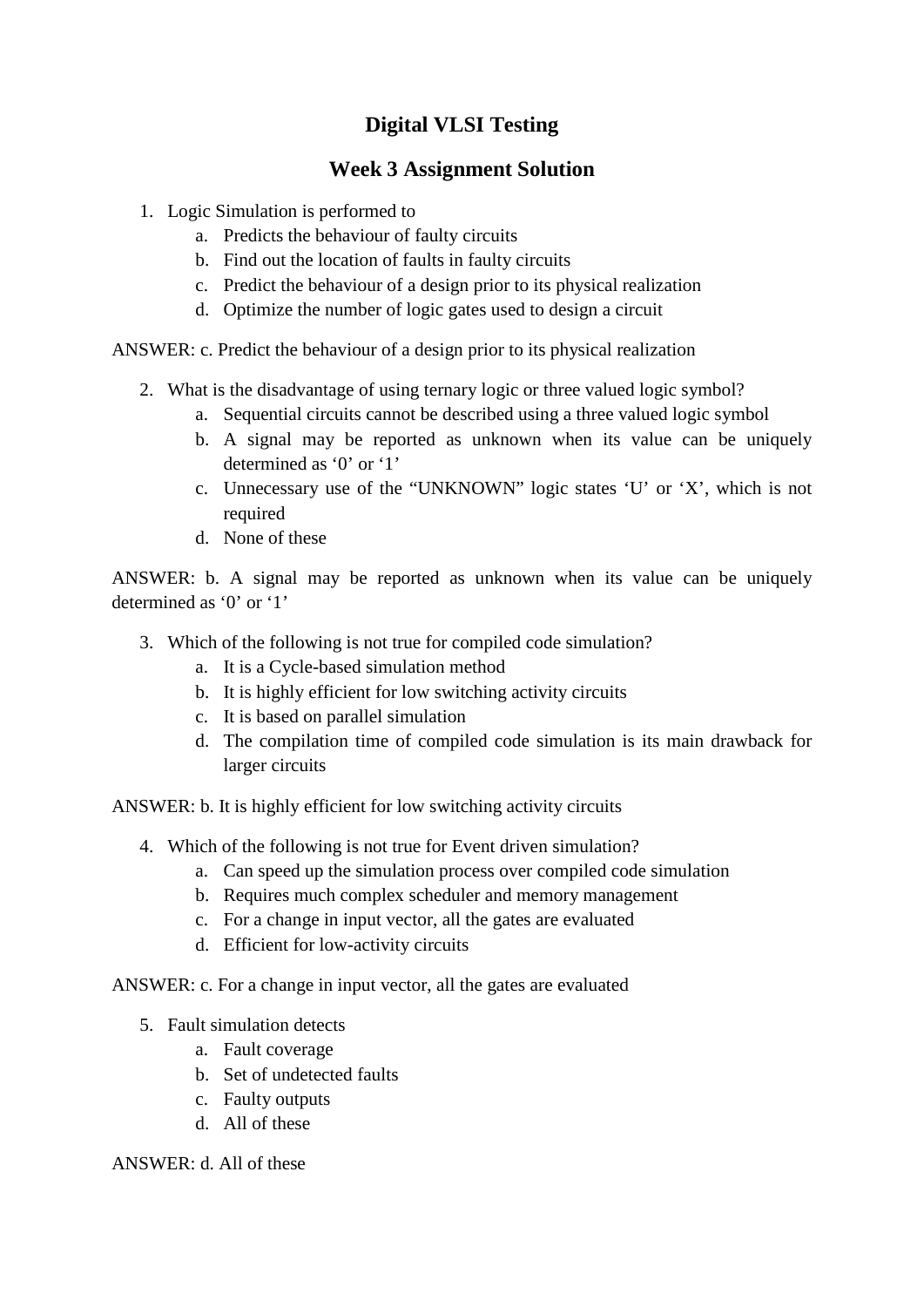- 6. What is fault dropping?
	- a. Randomly eliminating some of the faults from the fault list to save simulation time
	- b. Not performing the fault simulation of already detected faults
	- c. Not performing simulation of some of the faults with an hope that some future test pattern may detect the fault
	- d. Not performing simulation of some of the faults compromising on fault coverage

ANSWER: b. Not performing the fault simulation of already detected faults

- 7. What is not true for High-level programming language source code?
	- a. It is easier to debug
	- b. It generates the target machine code directly
	- c. It can be ported to any target machine that has the compiler
	- d. Limited in applications due to long compilation time

ANSWER: b. It generates the target machine code directly

- 8. Complexity of deductive fault simulation technique is
	- a.  $O(n^3)$
	- b.  $O(n^2)$
	- c.  $O(n^2 \text{log} n)$
	- d. O(nlogn)

ANSWER:  $b. O(n^2)$ 

- 9. Which of the following is not true for Deductive Fault Simulation
	- a. Simulate all faults in one pass
	- b. Not easy to handle unknowns
	- c. Applicable for gate delay timing model
	- d. Suffers from memory management problem
- ANSWER: c. Applicable for gate delay timing model
	- 10. For sequential circuits, which of the fault simulation is the most popular?
		- a. Differential fault simulation
		- b. Parallel pattern single fault propagation
		- c. Concurrent fault simulation
		- d. Both A and C

ANSWER: d. Both A and C

- 11. What is dynamic hazard?
	- a. The transient pulse on a signal line whose value does not change
	- b. The transient pulse during a 0-to-1 transition
	- c. The transient pulse during a 1-to-0 transition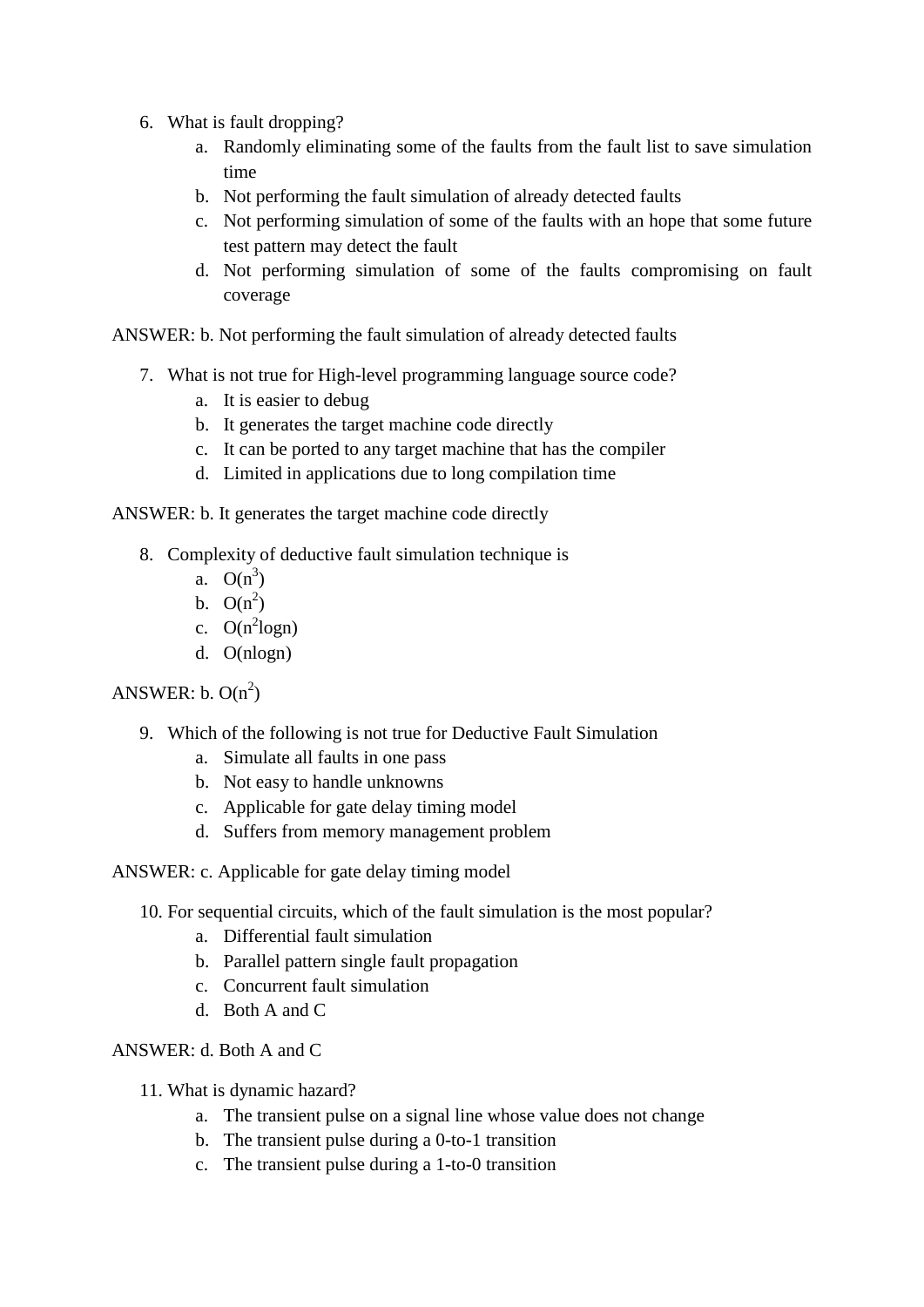d. Both B and C

Answer: d. Both B and C

- 12. Which of the following fault simulation strategy is not capable of delay and functional modelling?
	- a. Parallel fault simulation
	- b. Deductive fault simulation
	- c. Concurrent fault simulation
	- d. Both A and B

ANSWER: D. Both A and B

- 13. Which of the following fault simulation strategy is the fastest?
	- a. Parallel fault simulation
	- b. Differential fault simulation
	- c. Deductive fault simulation
	- d. Concurrent fault simulation

ANSWER: b. Differential fault simulation

- 14. For a sufficiently large circuit, comparatively which of the following fault simulation technique suffers from shortage of memory problem?
	- a. Parallel fault simulation
	- b. Differential fault simulation
	- c. Deductive fault simulation
	- d. Concurrent fault simulation
- ANSWER: d. Concurrent fault simulation
	- 15. For which of the following fault simulation techniques, multi-values fault simulation is the most challenging?
		- a. Serial fault simulation
		- b. Differential fault simulation
		- c. Parallel fault simulation
		- d. Concurrent fault simulation

ANSWER: c. Parallel fault simulation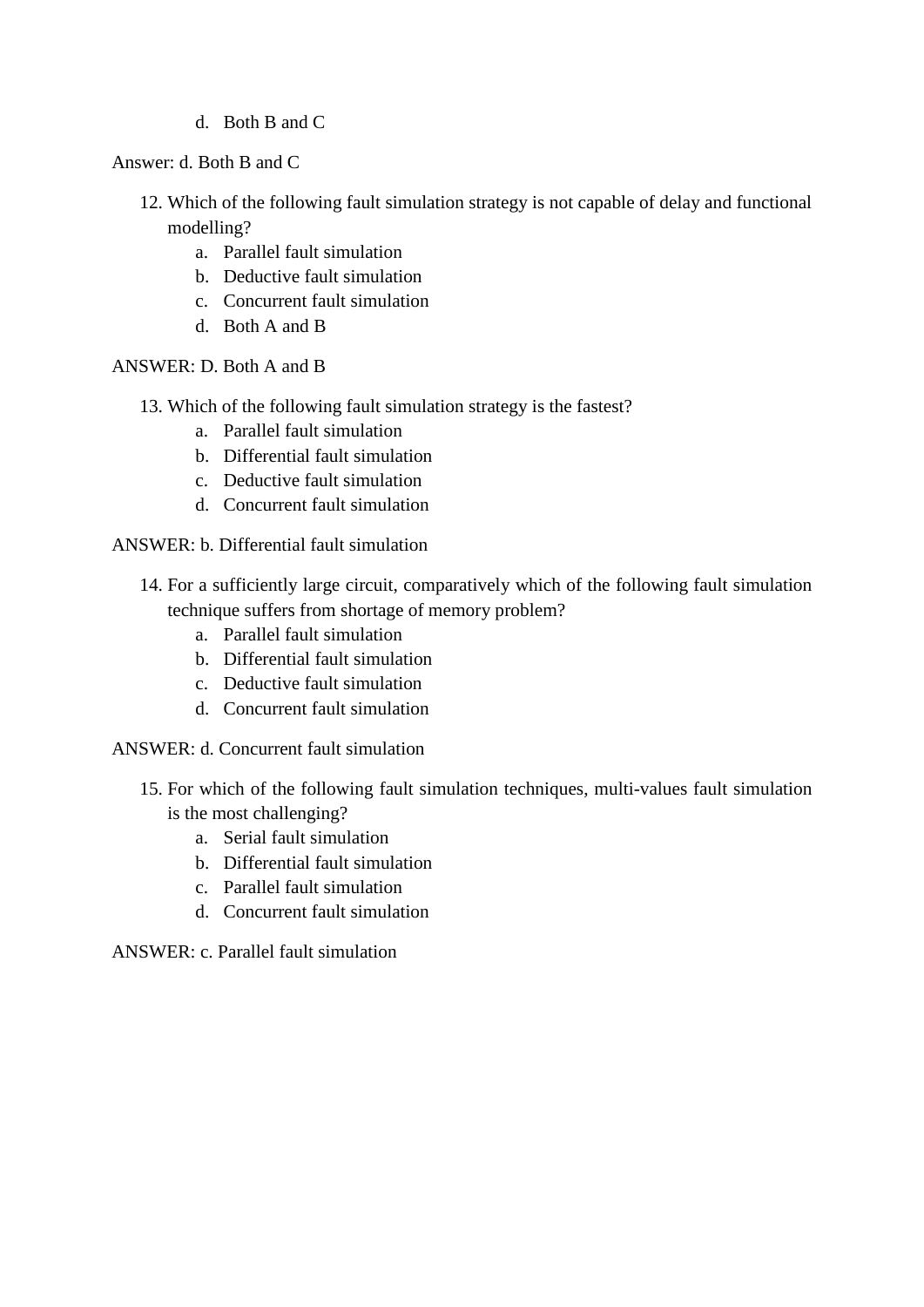### **Week 4 Assignment Solution**

- 1. ATPG stands for
	- a) Advanced Test Pattern Generator
	- b) Active Test Pattern Generator
	- c) Automatic Test Pattern Generator
	- d) Both b and c

ANSWER: (c) Automatic Test Pattern Generator

2. Determine the test vector generated by ATPG to detect a stuck-at-0 (S-a-0) fault at the net 'd' in the given circuit.



- b)  $a = 0, b = 1, c = 1$
- c)  $a = 1, b = 1, c = 0$
- d)  $a = 1, b = 1, c = 1$

ANSWER: (d)  $a = 1$ ,  $b = 1$ ,  $c = 1$ 

- 3. For a 4-bit ripple carry adder with all full adders, the probability of detecting a stuckat-1 fault at one of its output bits, given the test set contains 50 test vectors, is
	- a) 50/256
	- b) 206/256
	- c) 50/512
	- d) 462/512

ANSWER: (c) 50/512

- 4. The total number of test patterns required to exhaustively test a 128-to-1 multiplexer with minimum number of select lines is
	- a)  $2^{128}$
	- b)  $2^{135}$
	- c)  $2^{256}$
	- d)  $2^{121}$

ANSWER: (b)  $2^{135}$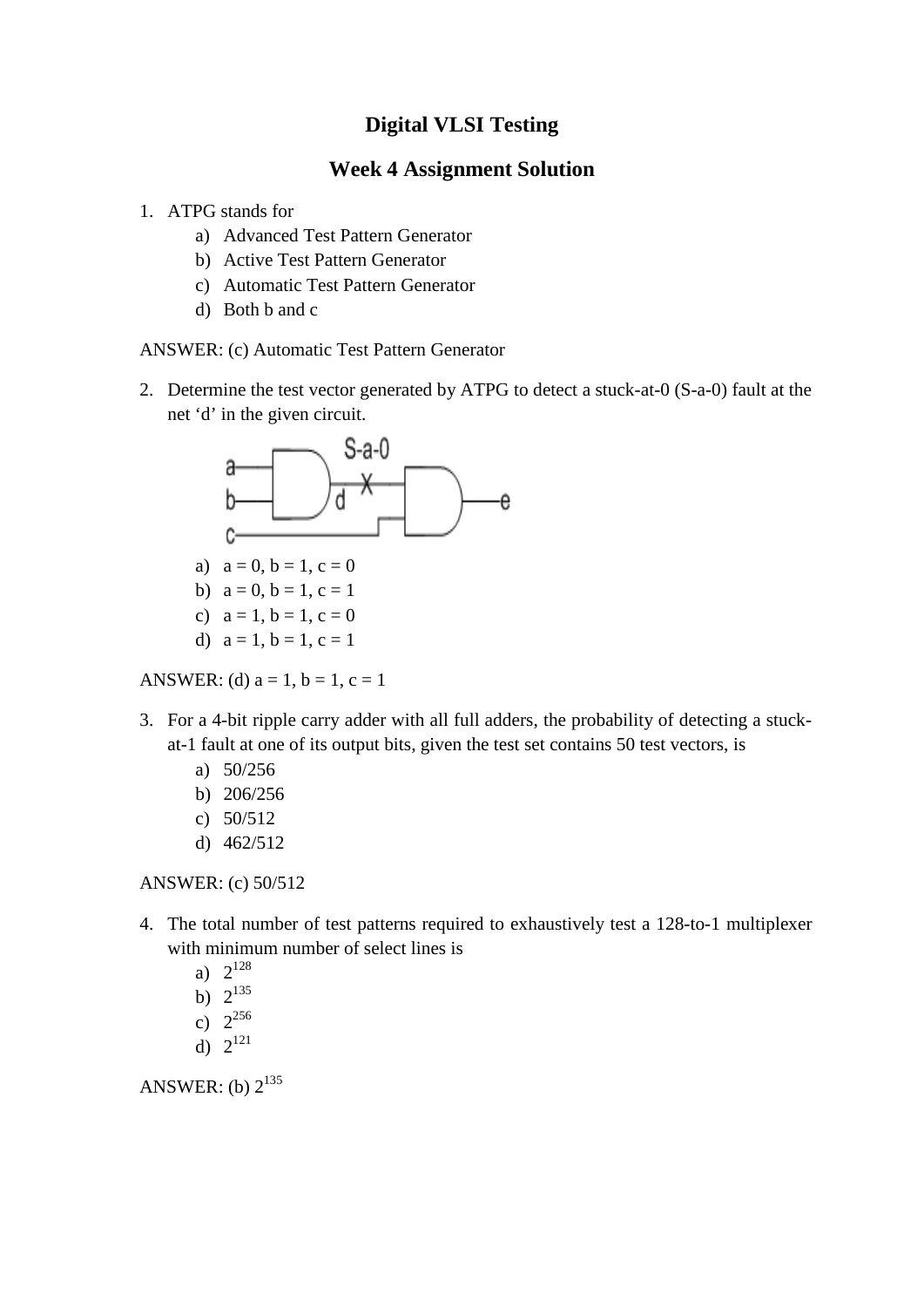5. A circuit under test (CUT) is divided into three partitions (cones) as shown below. The total number of test patterns required to pseudo exhaustively test the CUT is



ANSWER: (b)  $2^{16} + 2^8 + 2^{12}$ 

6. The Boolean expression obtained, using Boolean difference, to excite a stuck-at-1 fault at the input 'y' of the following circuit is



ANSWER: (c)  $x\overline{y}\overline{z} + \overline{x}\overline{y}z$ 

- 7. Consider a combinational CUT with five inputs a, b, c, d, and e. The number of possible test vectors, according to Branch-and-Bound search tree, that correspond to the solution space with  $a = 0$ ,  $b = 1$ , and  $c = 0$  is
	- a) 8
	- b) 4
	- c) 32
	- d) 1

ANSWER: (b) 4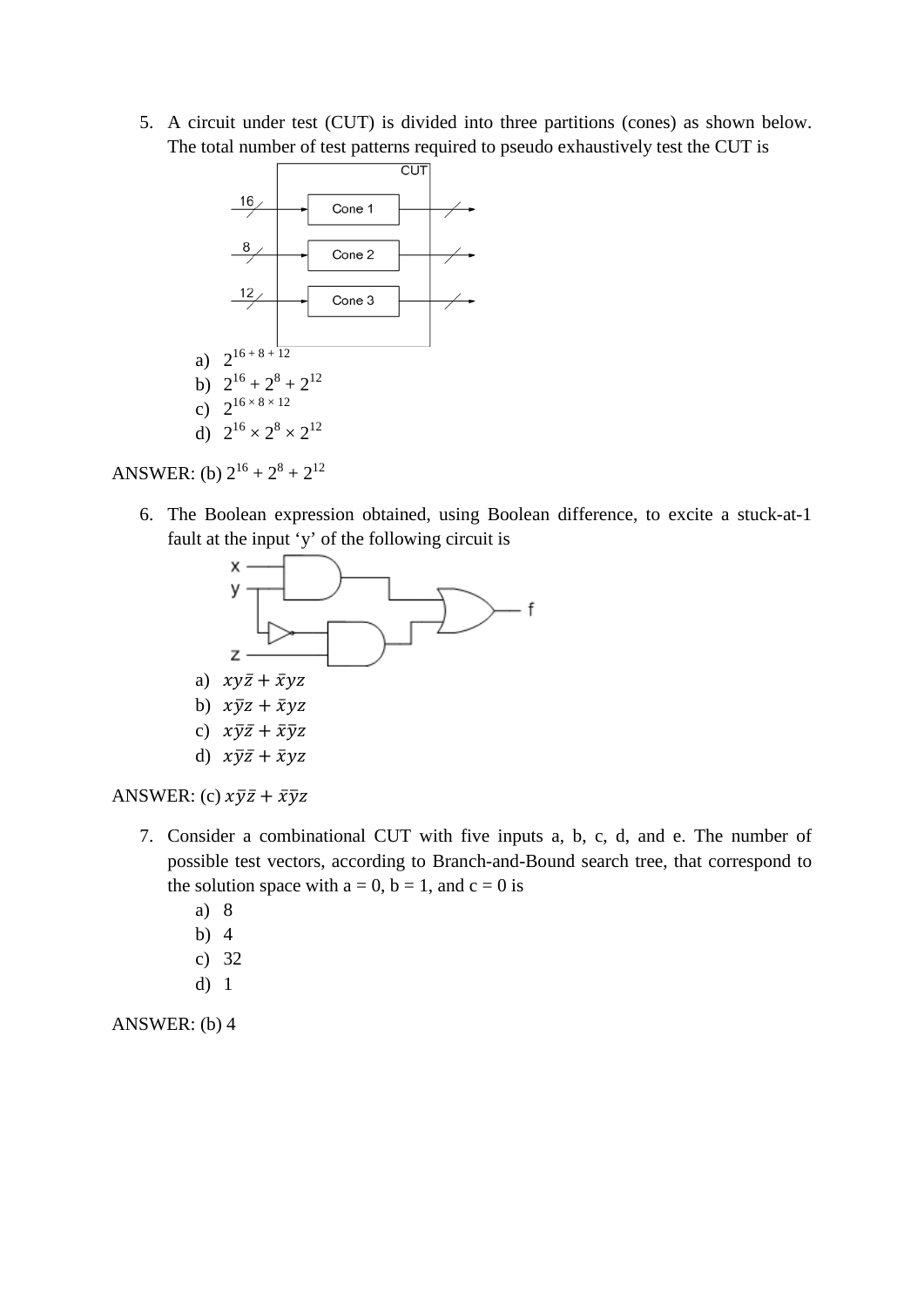8. In the following circuit, to detect a stuck-at-1 fault at 'f' using basic ATPG for fanoutfree circuits, which of the following recursive calls are necessary to excite the fault?



- a) JustifyFanoutFree(C,f,0)
- b) JustifyFanoutFree(C,x,0)
- c) Both a and b
- d) None of the above

ANSWER: (c) Both a and b

9. Which of the following recursive calls are not necessary, assuming they are executed one after the other, to propagate a fault-effect from 'v' to 'f', in the circuit given below.



- a) PropagateFanoutFree(C,v)
- b) JustifyFanoutFree(C,u,0)
- c) JustifyFanoutFree(C,u,1)
- d) JustifyFanoutFree(C,y,0)

ANSWER: (c) JustifyFanoutFree(C,u,1)

10. Applying the knowledge of D-algorithm, determine the test vector to propagate a stuck-at-1 fault at net 'v' in the circuit given below.



ANSWER: (d) Any of the above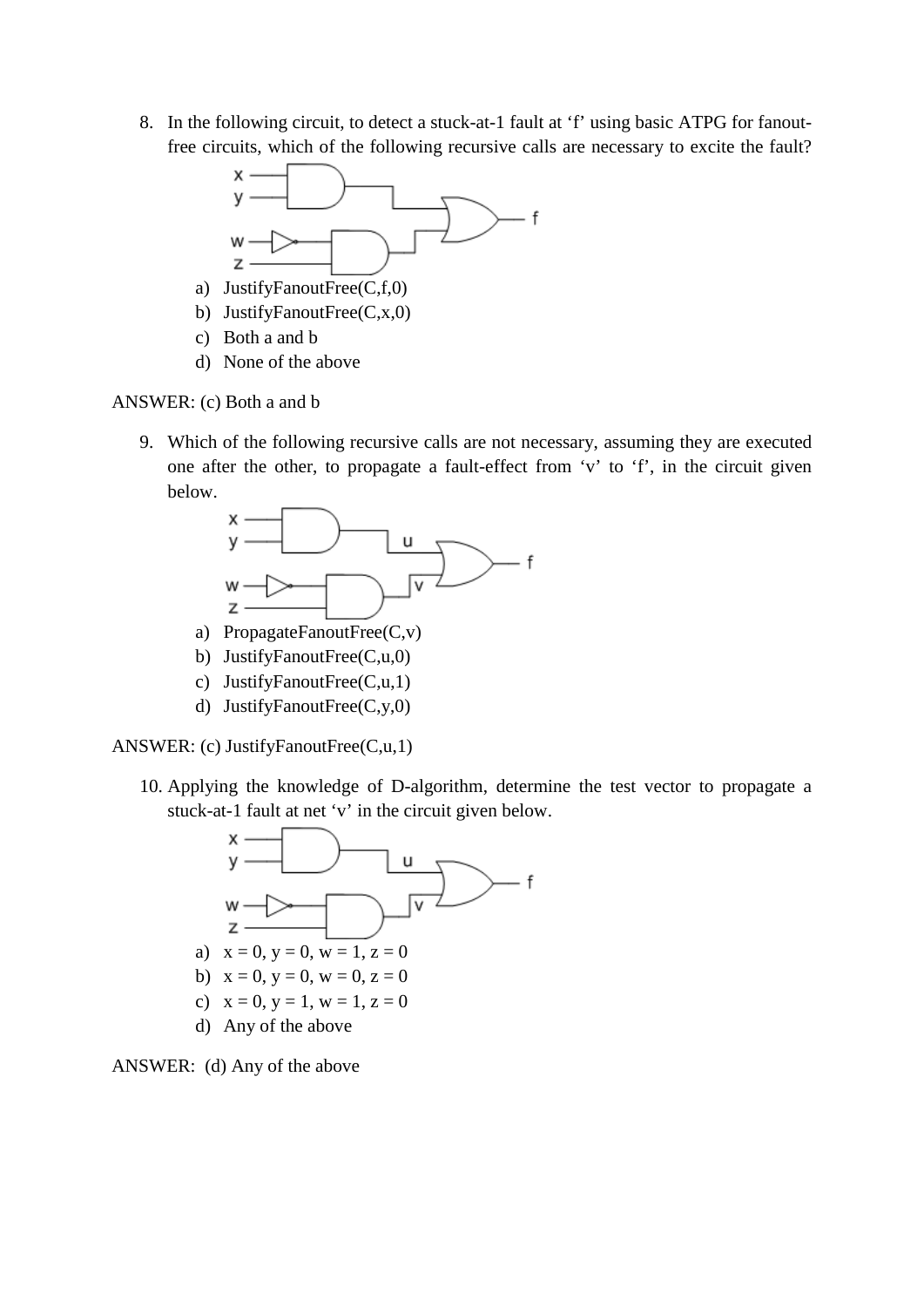#### 11. PODEM stands for

- a) Peak Output Decision Making
- b) Path Oriented Decision Making
- c) Path Output Decision Making
- d) Peak Oriented Decision Making

#### ANSWER: (b) Path Oriented Decision Making

12. Applying the knowledge of PODEM algorithm, determine which of the following faults become untestable for the circuit given below.



ANSWER: (a) Stuck-at-1 at 'i'

13. For the circuit given below, which of the following are a subset of direct implications for  $d = 0$ ?



ANSWER: (c)  $a = 0$ ,  $b = 0$ ,  $f = 0$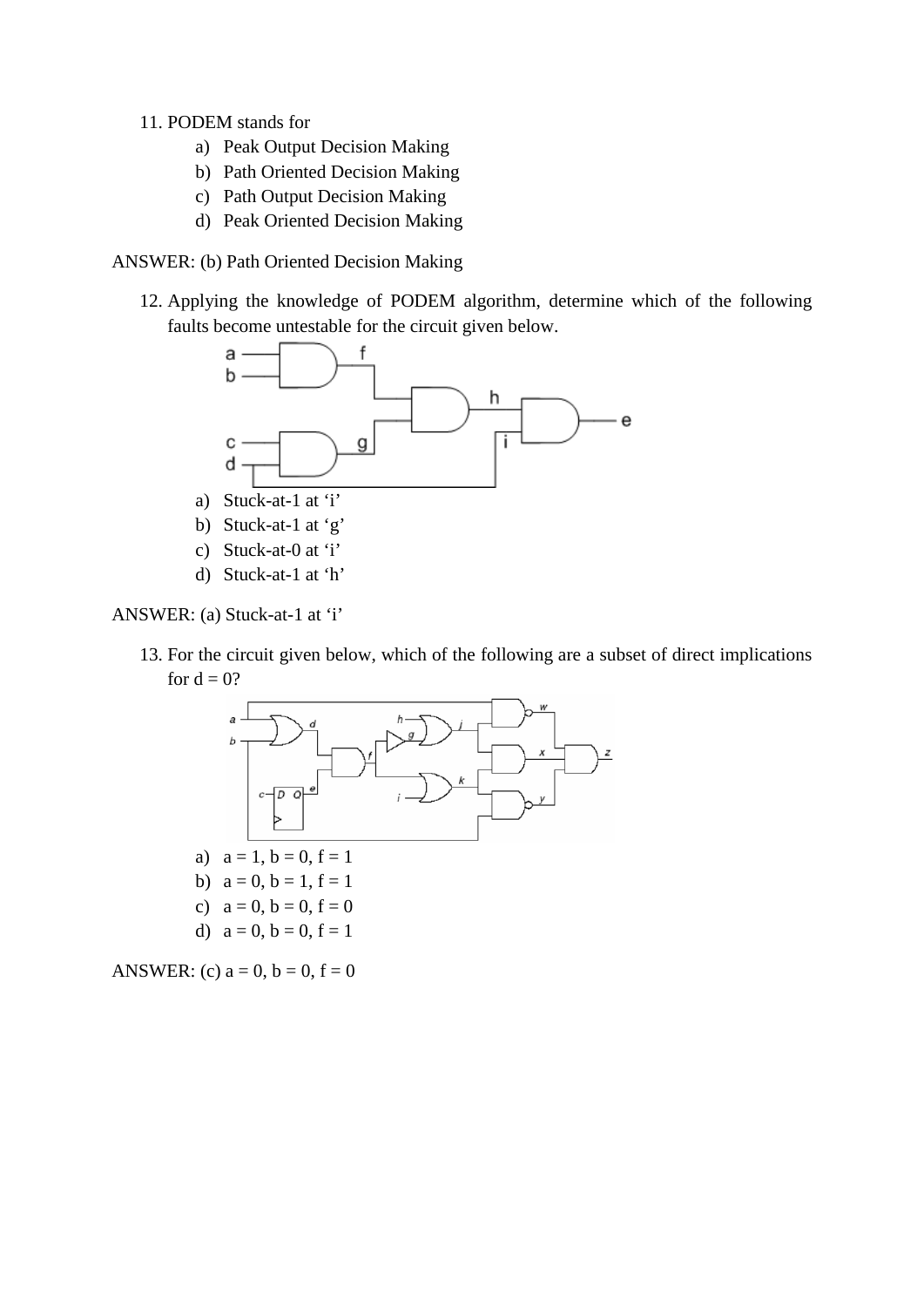14. Which of the following faults for the given circuit are undetectable when  $y = 0$ ?



ANSWER: (c) 'v' stuck-at-1

15. For the circuit shown below, which of the following combinations may raise a multiline conflict?



ANSWER: (b)  $f = 1$ ,  $h = 0$ ,  $z = 1$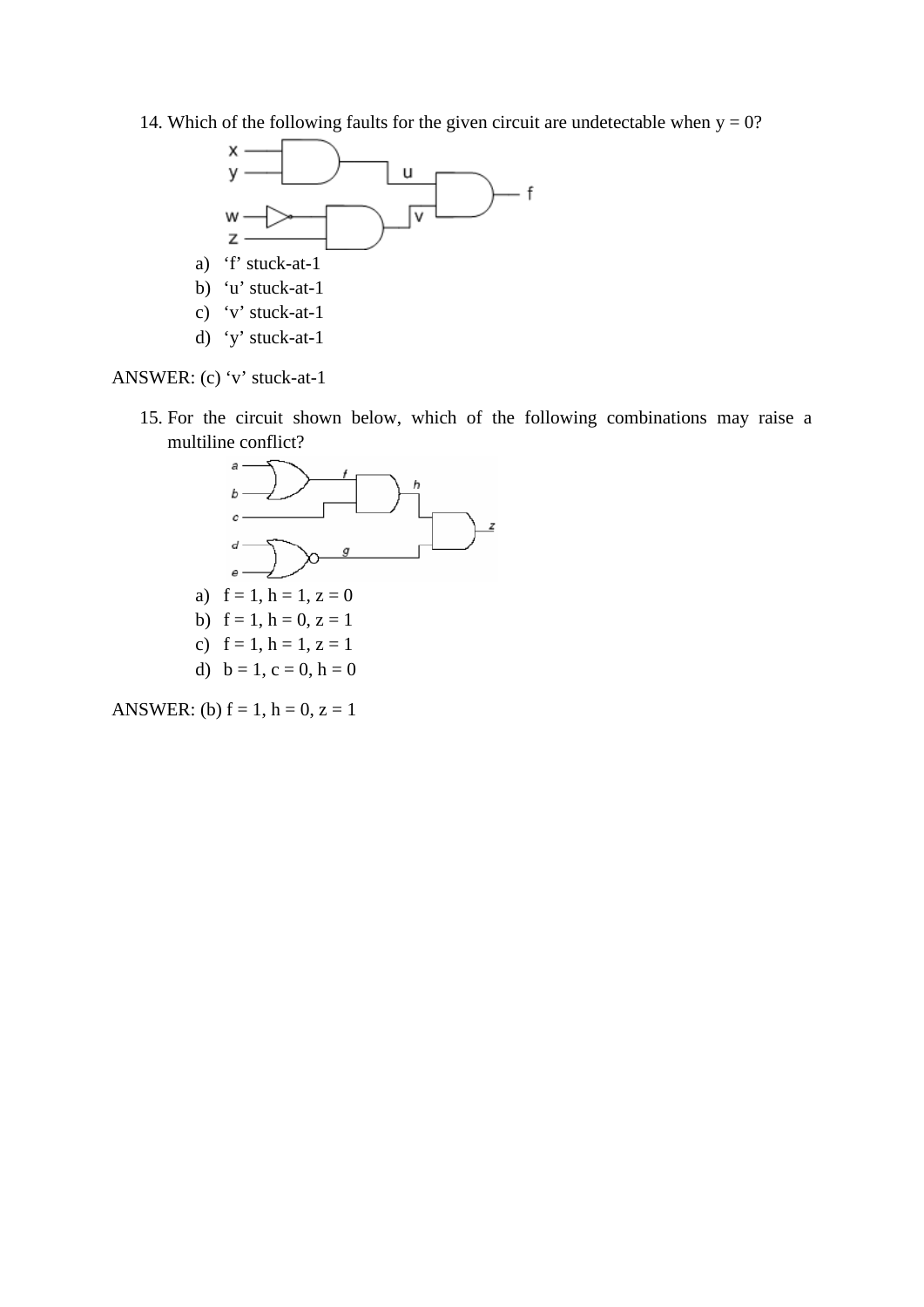## **Week 5 Assignment Solution**

1. In which of the following condition(s) bridging fault can be ignored?



- a.  $X = 1$  and  $Y = 1$
- b.  $X = 0$  and  $Y = 0$
- c.  $X = 1$  and  $Y = 0$
- d. Both A and B

ANSWER: d. Both A and B

2. For the bridge-fault type x Dom0 y (x dominated y if  $x = 0$ ), which of the following fault model should be considered.



ANSWER: a.

3. For the circuit given below, if there exists an AND bridge fault between the nets B and C, which of the following test vector  $(A, B, C, D)$  can be used detect the fault.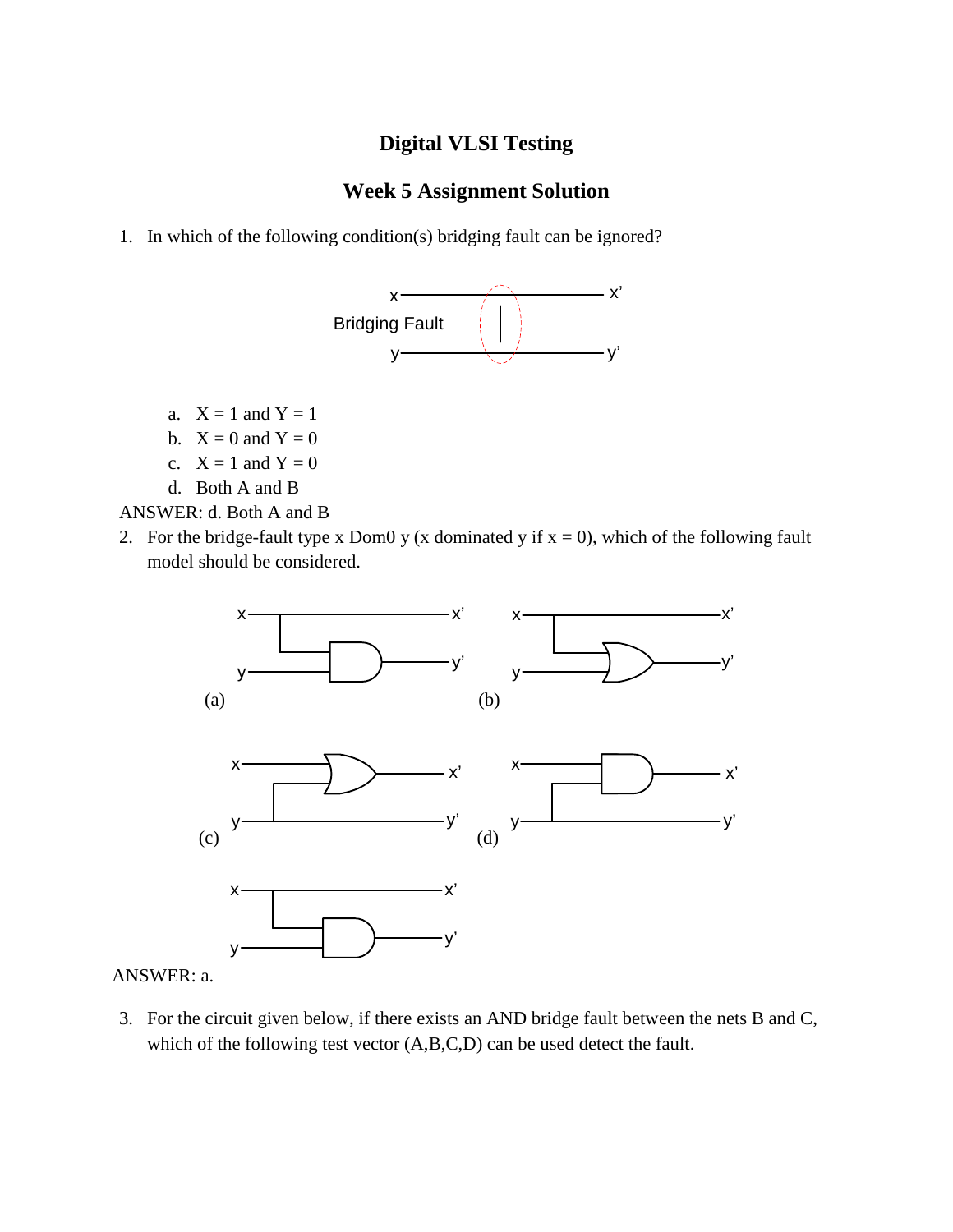

- (a) (0,0,1,0)
- (b) (1,0,1,1)
- (c) (a)  $\&$  (b) both
- (d) None of them

ANSWER: a. (0, 0, 1, 0)

4. Select the Test Vector such that all the faults (f1-f5) can be detected using minimum number of test vectors.

|                | F1       | F2       | F <sub>3</sub> | F <sub>4</sub> | F <sub>5</sub> |
|----------------|----------|----------|----------------|----------------|----------------|
| V <sub>1</sub> | $\times$ |          | $\times$       |                | $\times$       |
| V2             |          |          |                | $\times$       |                |
| V3             | $\times$ | $\times$ |                |                |                |
| V <sub>4</sub> | $\times$ |          |                |                | $\times$       |

- (a) V1,V2,V3
- (b) V1,V3,V4
- (c) V2,V3,V4
- (d) V1,V2,V4

ANSWER: a. V1, V2, V3

5. For the rising path ↑bdf in the circuit below



- (a) a,c ,e are the off inputs
- (b) a,c are the off inputs
- (c) a,e are the off inputs
- (d) none of the above is true

ANSWER: c. a,e are the off inputs

6. The rising path ↑bdf in the circuit below, which of the following statement is true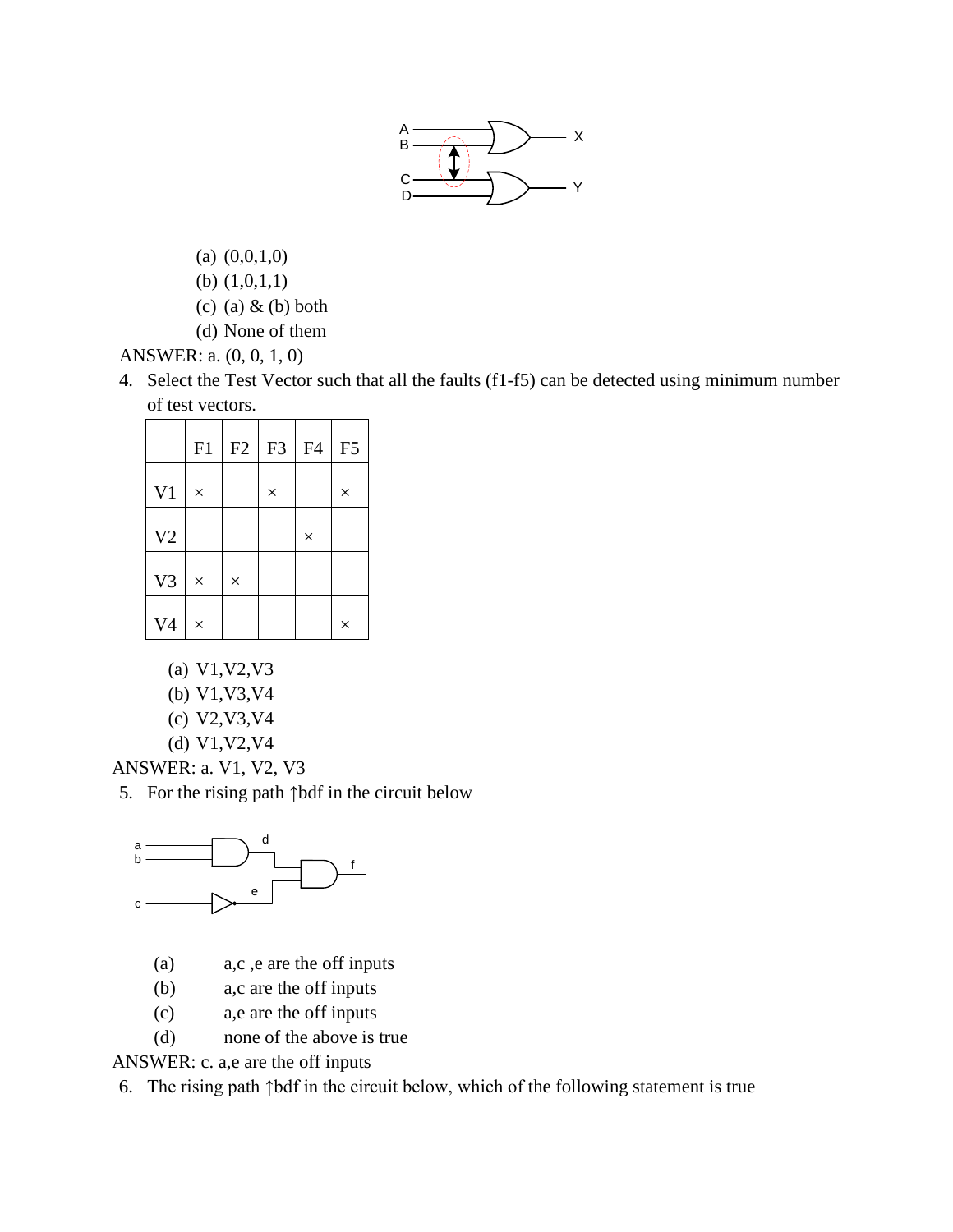

- (a) Single Path Sensitizable , if c has s-a-0 fault
- (b) Single Path Sensitizable , if c has s-a-1 fault
- (c) For both the cases
- (d) Single Path Unsensitizable
- ANSWER: a. Single Path Sensitizable , if c has s-a-0 fault
- 7. For the following path ↓bdfgh in then given circuit, which of the following statement is true



- (a) Robustly Testable
- (b) Unrobustly Testable
- (c) False Path
- (d) None of the above

ANSWER: b. Unrobustly Testable

- 8. Using the Five-valued System, solve the following equation: S0 XNOR U1 = ?
	- (a) U0
	- (b) S0
	- (c) U1
	- (d) None of them

#### ANSWER: a. U0

- 9. Unknown sources resulting from combinational feed back loops can be avoided in BIST using
	- (a) 0-control point
	- (b) 1-control point
	- (c) Bypass logic
	- (d) Scan point
- ANSWER: d. Scan point
- 10. To block the unknown source in circuit (i) using embedded 1-control point, what should be the two input gate placed in place of block G in the circuit (ii)?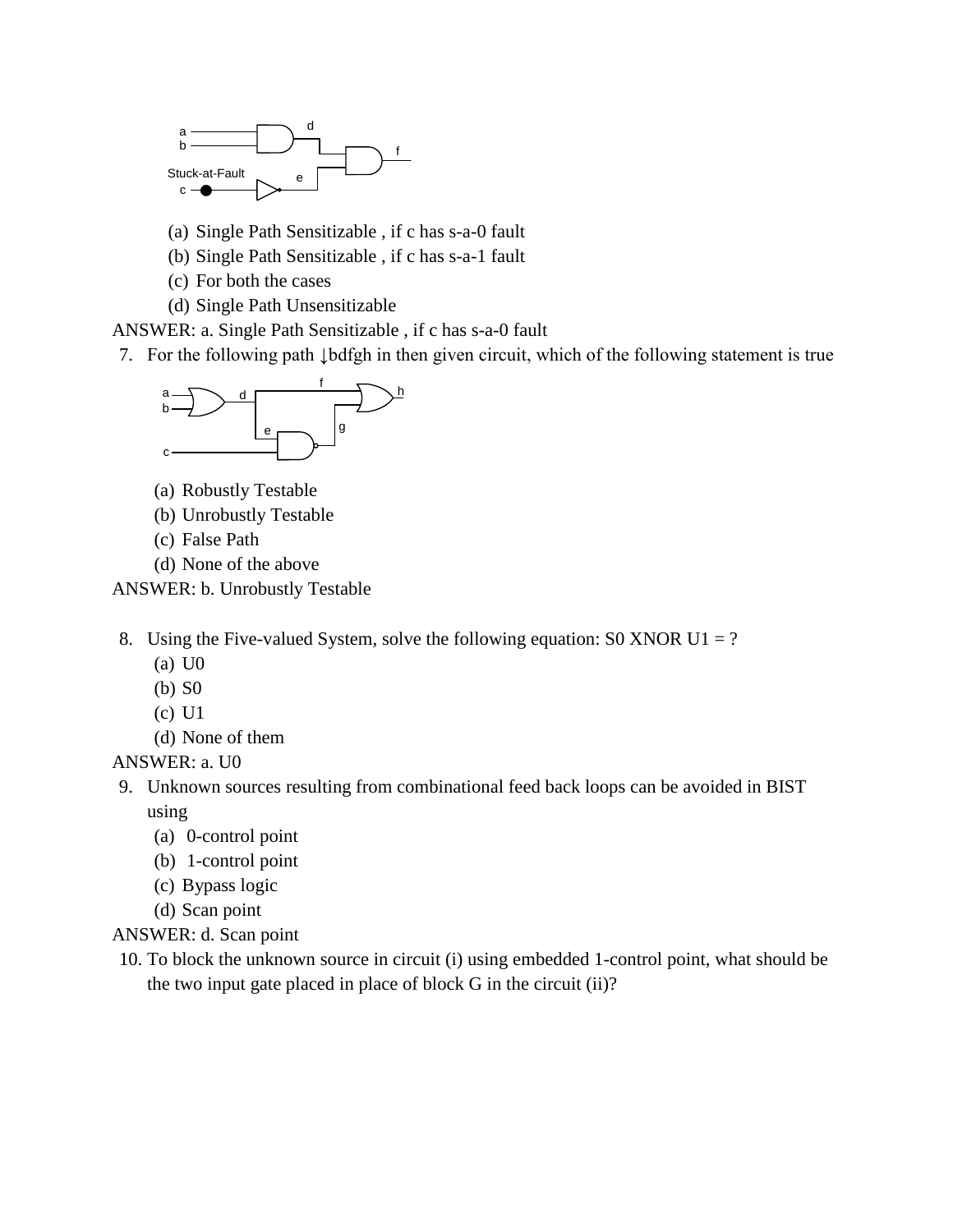

- (a) AND Gate
- (b) OR Gate
- (c) NAND Gate
- (d) NOR Gate
- ANSWER: c. NAND Gate
- 11. One-hot decoder is used in BIST to avoid bus contentions arising due to
	- (a) Tri-state Buses
	- (b) False Paths
	- (c) Floating Ports
	- (d) Multi-Cycle Paths
- ANSWER: d. Multi-Cycle Paths
- 12. Which of the following statement is false
	- (a) In Psuedo-Random Testing it is difficult to determine the fault coverage
	- (b) In Psuedo-Random Testing it is difficult to determine the required test length
	- (c) Binary counters are used in Exhaustive Testing
	- (d) Maximum Length LFSR are used in Exhaustive Testing
- ANSWER: d. Maximum Length LFSR are used in Exhaustive Testing
- 13. Which of the following circuit is RP resistant?
	- (a) A 5-i/p OR gate with a single s-a-0 fault at the o/p node
	- (b) A 5-i/p AND gate with a single s-a-1 fault at the o/p node
	- (c) A 5-i/p NAND gate with a single s-a-1 fault at the o/p node
	- (d) A 5-i/p NOR gate with a single s-a-1 fault at the o/p node
- ANSWER: c. A 5-i/p NAND gate with a single s-a-1 fault at the o/p node
- 14. Replace block G with a 3 i/p logic gate such that the following circuit becomes a complete LFSR



- (a) With a 3 i/p AND gate
- (b) With a 3 i/p NAND gate
- (c) With a 3 i/p OR gate
- (d) With a 3 i/p NOR gate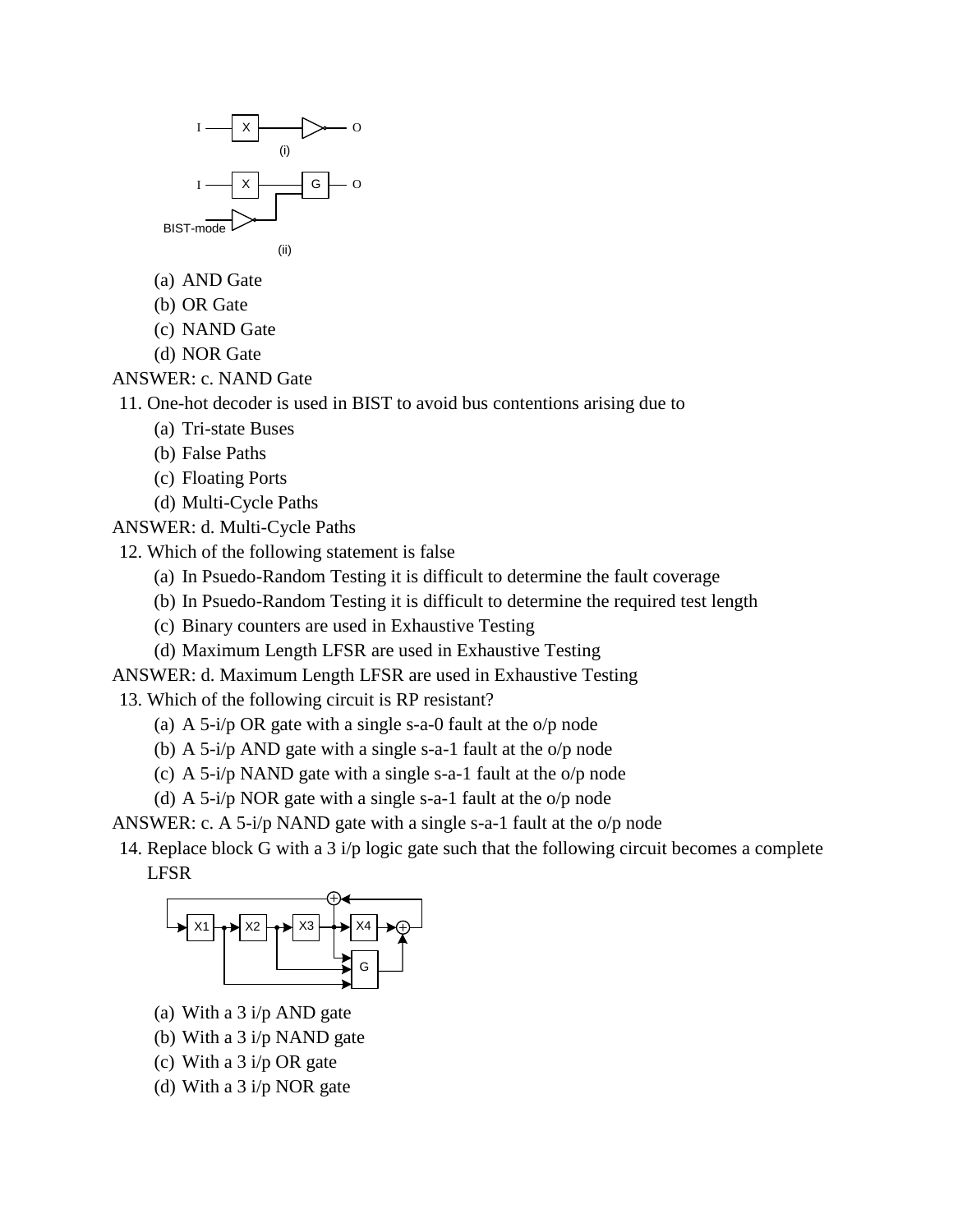ANSWER: d. With a 3 i/p NOR gate

15. For a weighted LFSR shown in the figure below, what should be the probability of obtaining a logic 1 value at Y1, when the probability of obtaining a logic 1 value at X1, X2, X3, X4 are P1, P2, P3 and P4 respectively.



16. A Psuedo-Exhaustive Pattern Generator will consider the following circuit as

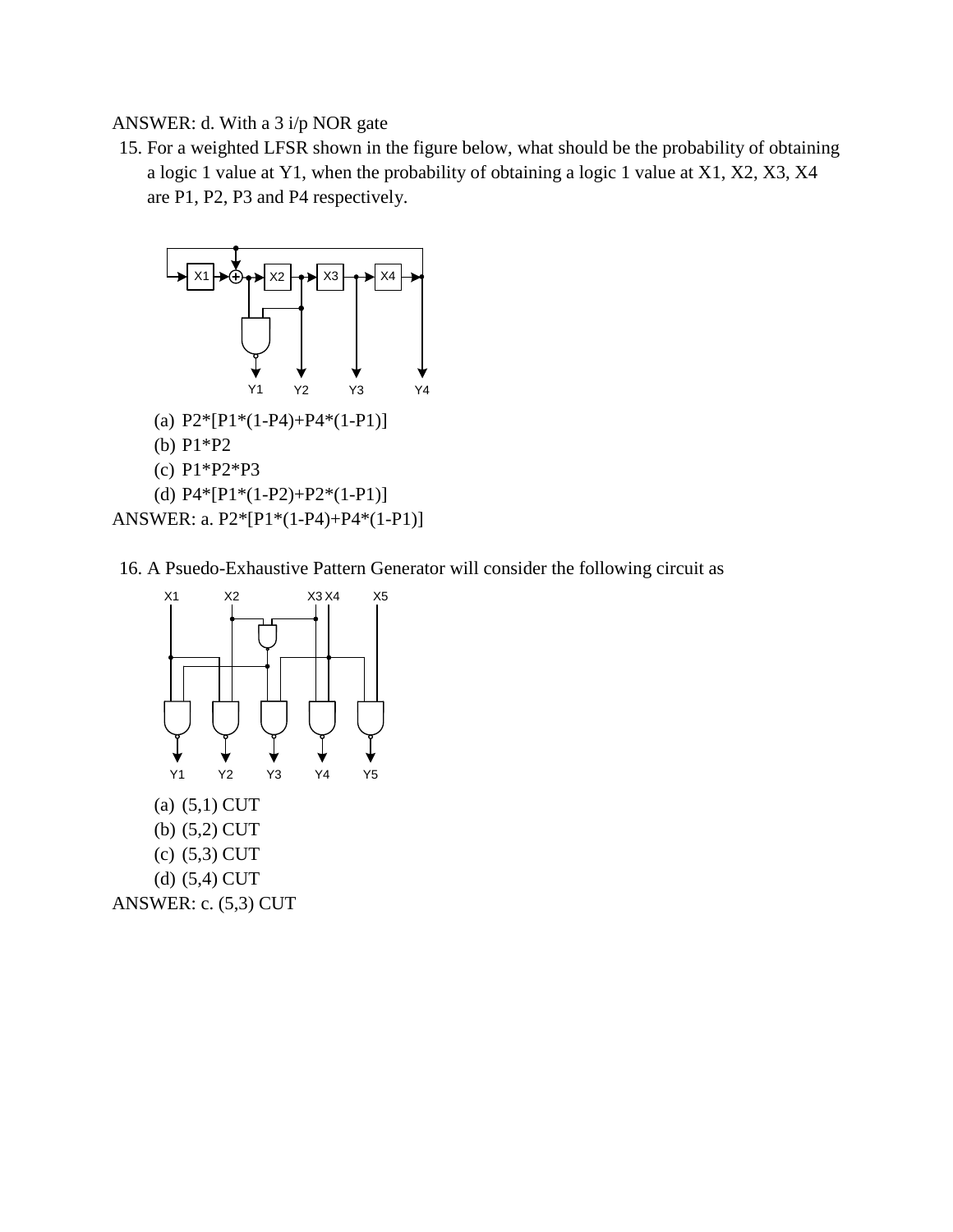### **Week 6 Assignment Solution**

- 1. As the gate count of a circuit increases, the volume of test data required for testing the circuit \_\_\_\_\_\_\_\_\_\_\_\_.
	- a. Increases exponentially
	- b. Increases linearly
	- c. Remains constant
	- d. None of the above

Answer: (a) Increases exponentially

- 2. Which of the following is not a feature of test data compression?
	- a. Reduce test data volume
	- b. Reduce test time
	- c. Increase fault coverage
	- d. Reduce the memory cost in the ATE.

Answer: (c) Increase fault coverage

- 3. Which of the following in test compression architecture is true?
	- i) Compressed stimulus  $\rightarrow$  Decompressor  $\rightarrow$  Stimulus
	- ii) Response  $\rightarrow$  Compactor  $\rightarrow$  Compressed Response
	- a. Only (i)
	- b. Only (ii)
	- c. Both (i) and (ii)
	- d. None of the above.

Answer: (c) Both (i) and (ii)

### 4. In Huffman code, for test stimulus compression, input symbols and output code words

- a. Symbols have fixed size while code words have variable sizes.
- b. Symbols have variable sizes while code words have fixed size.
- c. Both symbol and code words are having fixed size.
- d. Both symbol and code words have variable sizes.

Answer: (a) Symbols have fixed size while code words have variable sizes.

- 5. For a dictionary based coding with a dictionary of size D, the length of the code words whose representative are stored in the dictionary is
	- a. D
	- b.  $D+1$
	- c.  $[log_2 D] + 1$
	- d.  $log_2(D+1)$

Answer: (c)  $[log_2 D] + 1$ 

6. For a circuit with N scan chains the code length of the non-dictionary element of a dictionary based coding with dictionary size D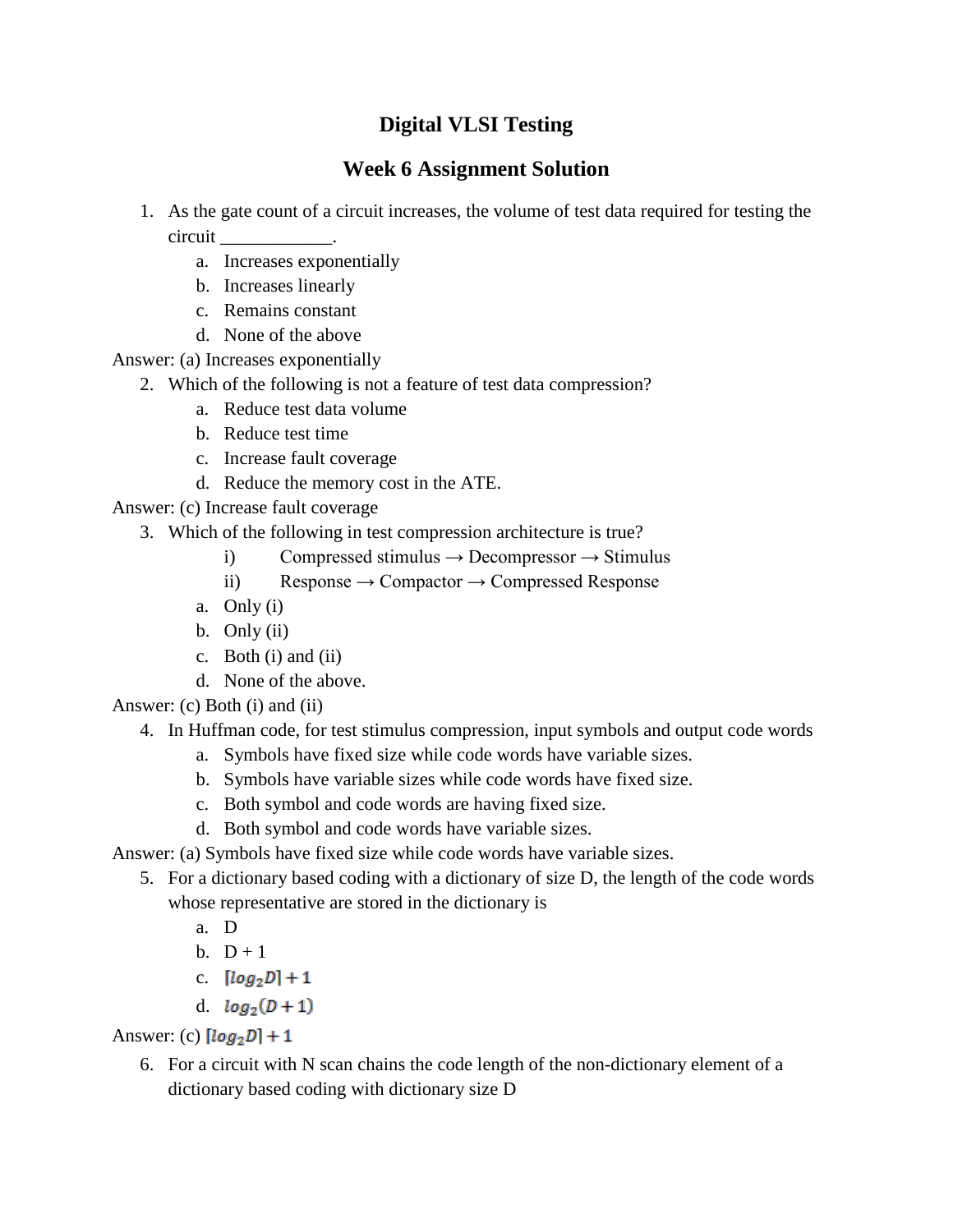- a. N
- b. N+1
- c.  $[log_2 D] + 1$
- d.  $log_2(N+1)$

Answer: (b) N+1

- 7. Between Illinois scan and Broadcast scan method, which of the following have higher fault coverage?
	- a. Illinois scan method
	- b. Broadcast scan method
	- c. Both of them have same fault coverage
	- d. Cannot be determined

Answer: (a) Illinois scan method

- 8. The drawback of Illinois scan which operated in serial scan mode
	- a. Fault coverage decreases
	- b. Compression ratio decreases
	- c. Area overhead increases
	- d. Both a and b

Answer: (b) Compression ratio decreases

9. Table I shows an Input test set and the corresponding Huffman codes for it. If we implement selective Huffman coding, then what should be the length of the output test set. [When the length of the output test set is 240 bits as shown in the table I. Consider 3 most frequently occupied patterns to be coded only]

| Symbol            | Frequency      | Pattern | <b>Huffman Code</b> |
|-------------------|----------------|---------|---------------------|
|                   | 22             | 0010    | 10                  |
|                   | 13             | 0100    | 0 <sup>0</sup>      |
|                   | 7              | 0110    | 110                 |
|                   | 5              | 0111    | 010                 |
|                   | 3              | 0000    | 0110                |
|                   | $\overline{c}$ | 1000    | 0<br>111            |
|                   | $\overline{2}$ | 0101    | 11100               |
|                   | 1              | 1011    | 111010              |
|                   | 1              | 1100    | 111011              |
|                   | 1              | 0001    | 111100              |
|                   | 1              | 1101    | 111101              |
|                   | 1              | 1111    | 111110              |
| $S_{12}$          | 1              | 0011    | 111111              |
| $S_{13}$          | 0              | 1110    |                     |
| $S_{14}$          | 0              | 1010    |                     |
| $\mathbb{S}_{15}$ | 0              | 1001    |                     |

- a. 194
- b. 181
- c. 145
- d. 168

Answer: (a) 194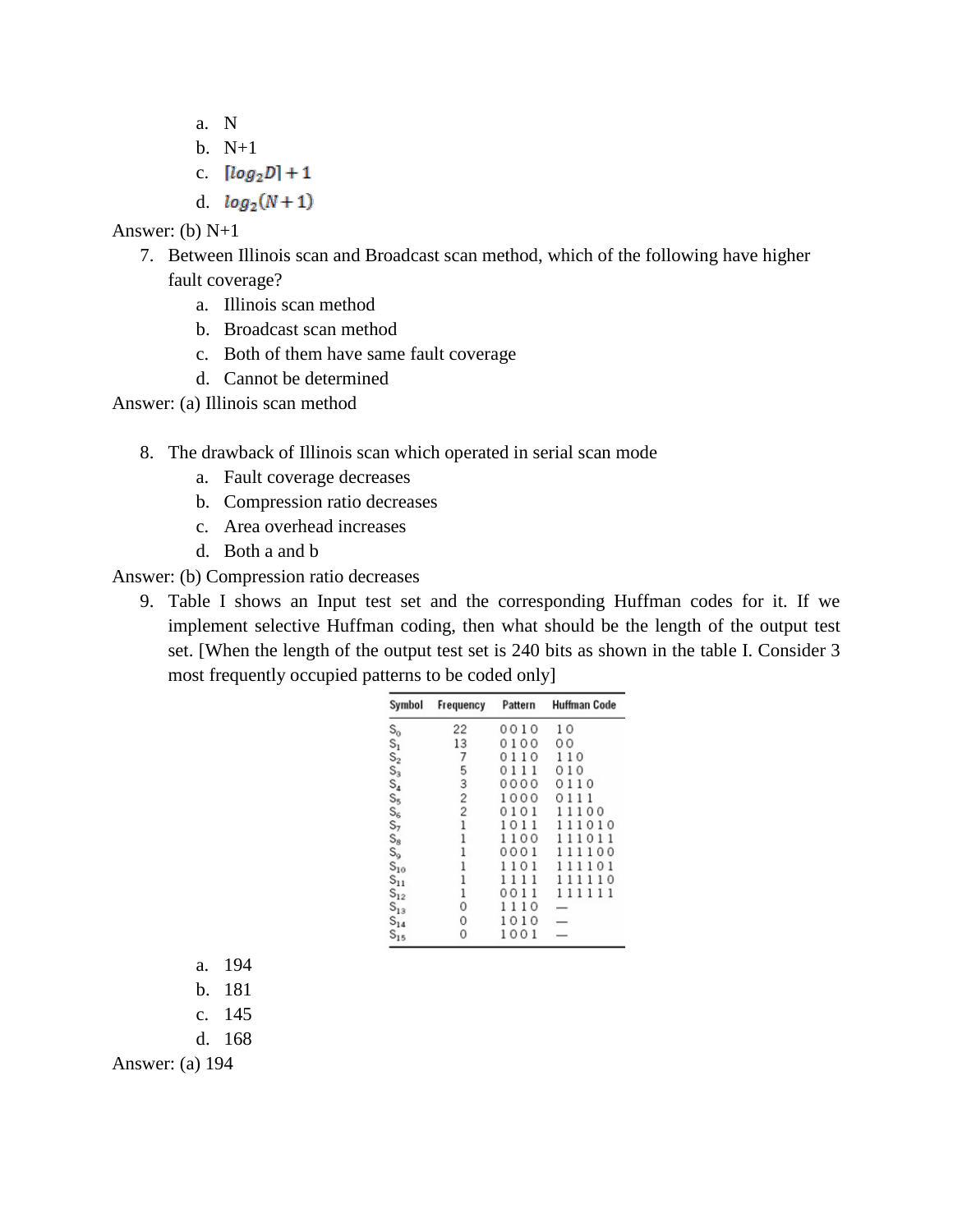10. For the test pattern given below, form blocks each of which consist of 3 bits. What should be the length of the Huffman coded output test set in bits?

### "101100101000110101100"

- a. 11
- b. 12
- c. 13
- d. 14

Answer: (c) 13

11. What should be the minimum length of the output coded (compressed) sequence using Run-Length code for the following test set? [For reference see the table below]

| Symbol  | Codeword |
|---------|----------|
| 1       | 000      |
| 01      | 001      |
| 001     | 010      |
| 0001    | 011      |
| 00001   | 100      |
| 000001  | 101      |
| 0000001 | 110      |
| 0000000 | 111      |

| "100100010000000101001101" |  |
|----------------------------|--|
|----------------------------|--|

Answer: (a) 27

- 12. Assume that a CUT produces 16 8-bit wide output patterns. Determine the number of output patterns, if the output patterns from the CUT are sent through a space compactor that has a compaction factor of 2.
	- a. 16

a. 27 b. 24 c. 18 d. 21

- b. 8
- c. 4
- d. 32

#### Answer: (a) 16

13. Assume that a CUT produces 8 16-bit wide output patterns. Determine the width of output patterns, if the output patterns from the CUT are sent through a time compactor that has a compaction factor of 2.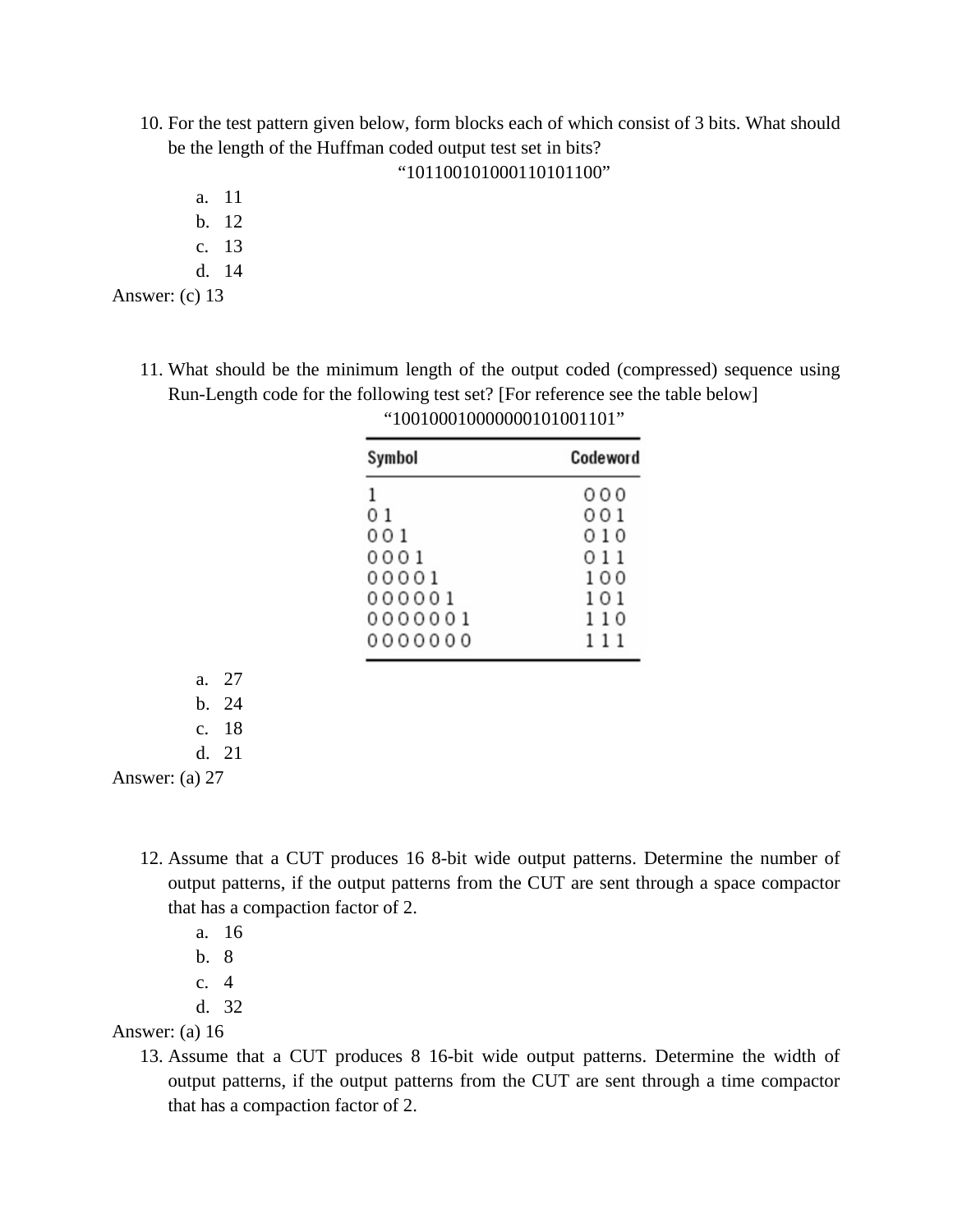- a. 8 b. 16
- c. 4
- d. 2

### Answer: (b) 16

- 14. Assume that a CUT produces 16 8-bit wide output patterns. Determine the number of output patterns, if the output patterns from the CUT are sent through a time compactor that has a compaction factor of 4.
	- a. 16
	- b. 8
	- c. 4
	- d. 32
- Answer: (c) 4
	- 15. Assume that a CUT produces 16 8-bit wide output patterns. Determine the width of output patterns, if the output patterns from the CUT are sent through a space compactor that has a compaction factor of 4.
		- a. 16
		- b. 8
		- c. 4
		- d. 2

Answer: (d) 2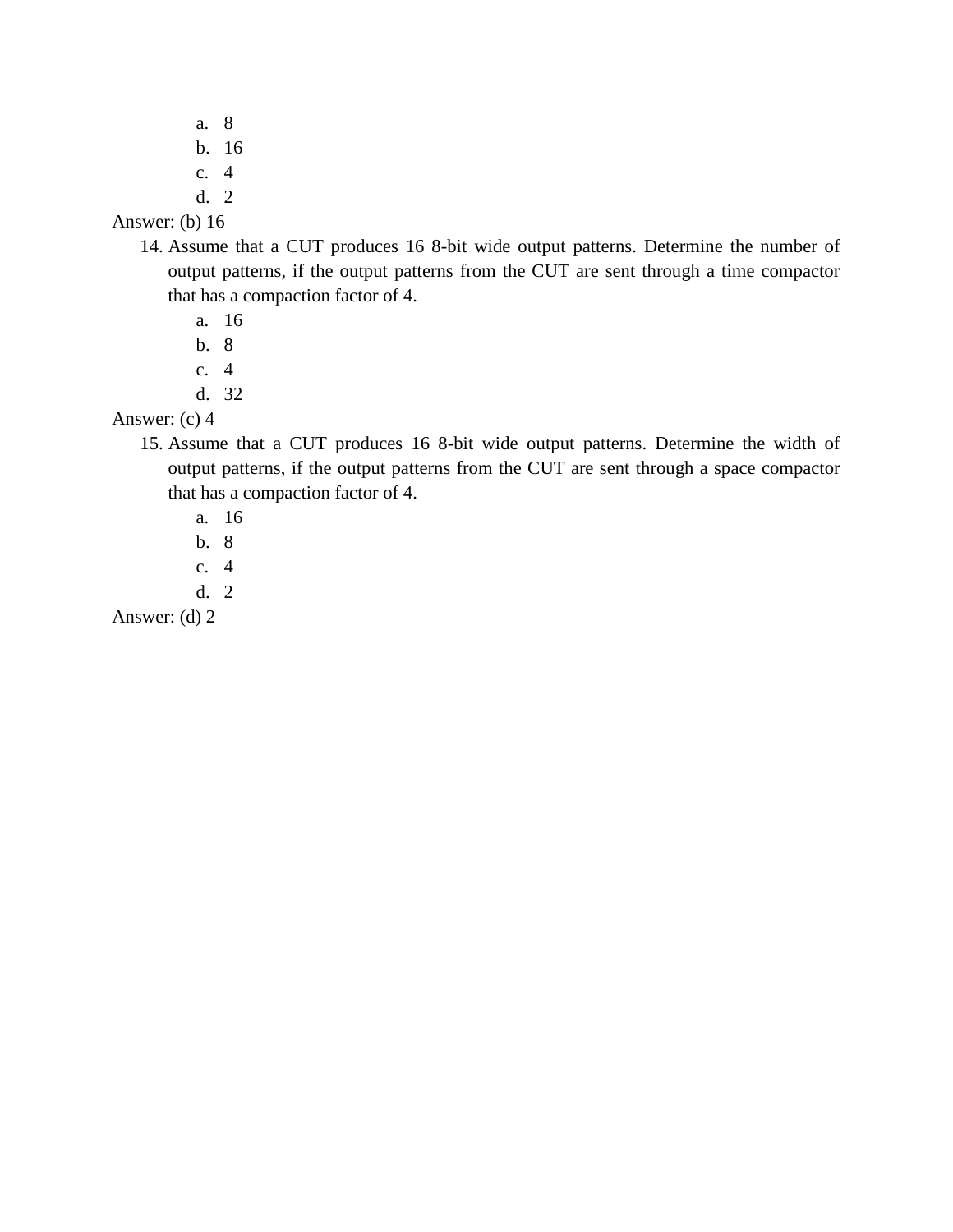### **Week 7 Assignment Solution**

- 1. Which of the following statements is false?
	- a. Power consumption of a circuit is lower in normal mode than in test mode.
	- b. Test power depends on successive test patterns.
	- c. DFT circuitry is utilized more in normal mode than in test mode.
	- d. Switching activity of nodes of a circuit is more in test mode than in normal mode.

ANSWER: (c) DFT circuitry is utilized more in normal mode than in test mode.

- 2. A CUT has four independent blocks, B1, B2, B3, and B4, whose test power consumption values are given as 100 mW, 150 mW, 200 mW, and 500 mW, respectively. If said that the maximum power consumption of the CUT should not exceed 800 mW at test, which of the following are valid?
	- a. Testing of B1, B2, B3, and B4 together.
	- b. Testing of B4, B2, and B3 together.
	- c. Testing of B1, B2, and B4 together.
	- d. All of the given options.

ANSWER: (c) Testing of B1, B2, and B4 together.

3. For the circuit given below, determine the total switching power at the output signal, for the given transitions at the inputs:  $abc$ : 000  $\rightarrow$  010  $\rightarrow$  110  $\rightarrow$  101  $\rightarrow$  111. For each transition at the output, the power consumed is  $1 \mu W$ .



- a. 5 μW
- b.  $1 \mu W$
- c.  $2 \mu W$
- d. 3 μW

ANSWER: (b)  $1 \mu W$ 

- 4. Which of the following test patterns has got minimum transition in its signals?
	- a.  $1110 \rightarrow 1011 \rightarrow 0110 \rightarrow 1100$
	- b.  $0100 \rightarrow 1100 \rightarrow 1000 \rightarrow 0000$
	- c.  $0001 \rightarrow 1110 \rightarrow 1111 \rightarrow 0000$
	- d. All have equal number of transitions

ANSWER: (b)  $0100 \rightarrow 1100 \rightarrow 1000 \rightarrow 0000$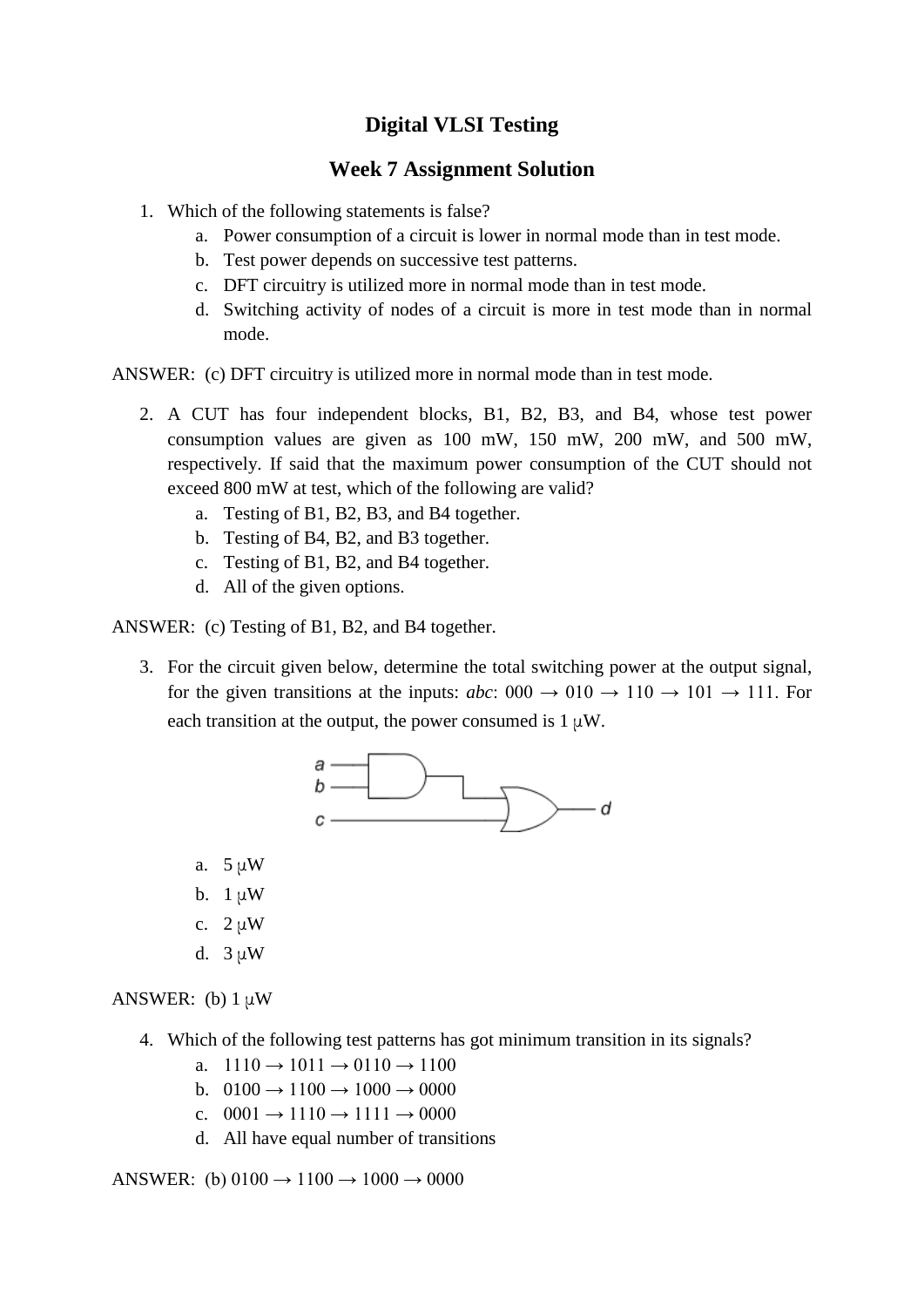- 5. Which of the following statements is TRUE?
	- a. External circuit testing, using an ATE, does not have the provision of omitting redundant test patterns.
	- b. Internal circuit testing, using a BIST, does not have the provision of omitting redundant test patterns.
	- c. Both BIST based testing and ATE based does not have the provision of omitting redundant test patterns.
	- d. None of the given options.

ANSWER: (b) Internal circuit testing, using a BIST, does not have the provision of omitting redundant test patterns.

- 6. An 8-bit LFSR is used to generate pseudo-random vectors to test a CUT using BIST technique. Of the vectors generated, only 139 are found to be useful in detecting faults of the CUT. Determine the maximum number of times the transmission gates network gets disabled, if Vector Filtering technique is applied to the BIST.
	- a. 115
	- b. 139
	- c. 117
	- d. 116

ANSWER: (d) 116

.

7. Determine the contents of the seed memory, if Re-seeding LFSR technique is applied in BIST, to test the following CUT for Stuck-at faults at *c*.



- a. 001, 000
- b. 100, 110
- c. 010, 111
- d. Any of the above

ANSWER: (a) 001, 000

- 8. For LFSR tuning in BIST, the parameters that can be controlled are
	- a. Size and Speed
	- b. Polynomial and Size
	- c. Speed and Seed value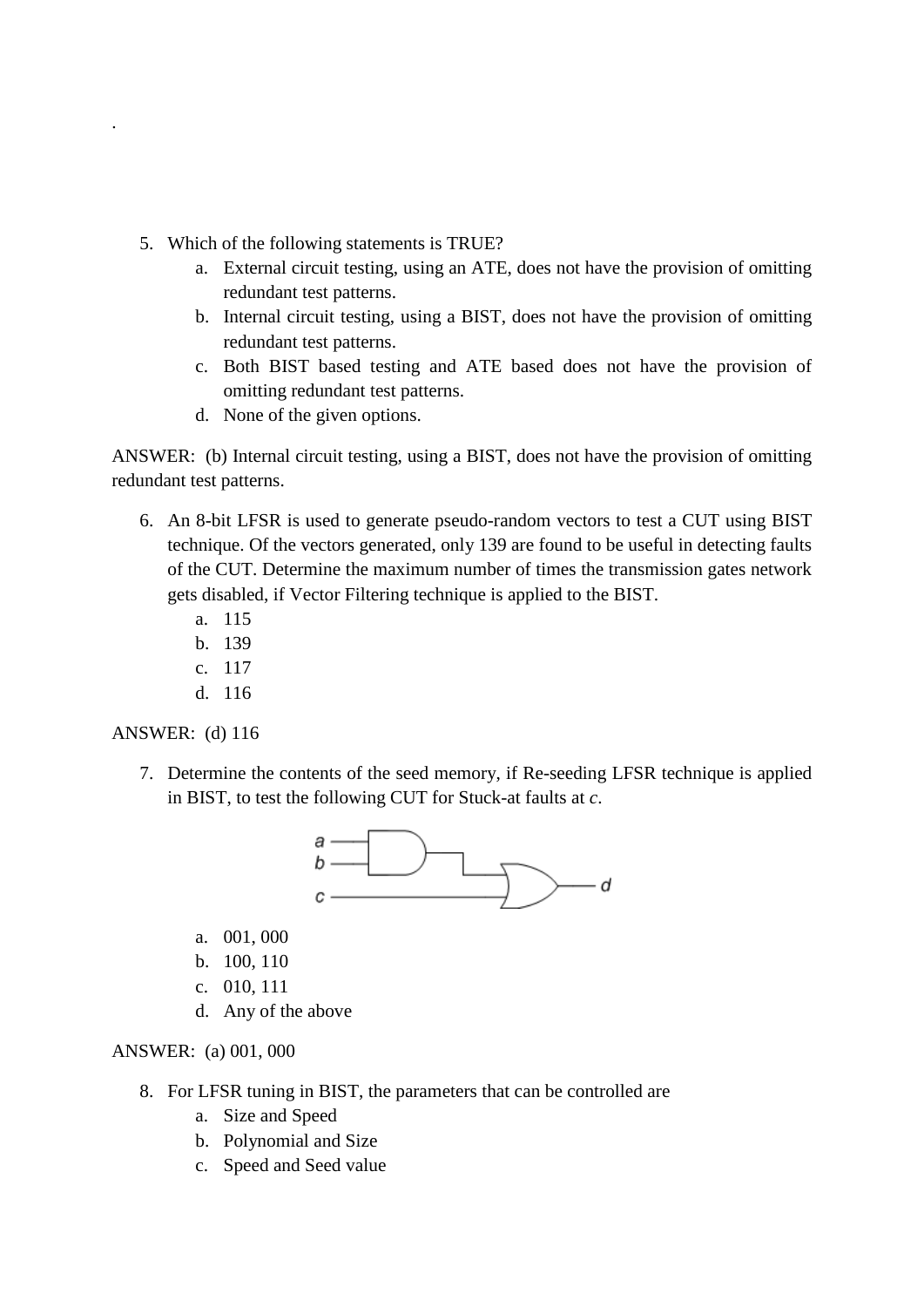### d. Polynomial and Seed value

ANSWER: (d) Polynomial and Seed value

- 9. A clash occurs when
	- a. the MSB of the last response differs from the LSB of next test vector
	- b. the LSB of the last response differs from the MSB of next test vector
	- c. the MSB of the last response and the LSB of next test vector are same
	- d. the LSB of the last response and the MSB of next test vector are same

ANSWER: (a) the MSB of the last response differs from the LSB of next test vector

10. What is the advantage of clock gating?

- a. It helps to reduce the number of test pattern to test a circuit
- b. It improves the fault coverage
- c. It helps to reduce the test mode power
- d. It reduces the test application time
- ANSWER: (c) It helps to reduce the test mode power
	- 11. For the following test vector, what will be the minimum value of transition count if we fill all the don't-cares using minimum transition filling? 01XX10X0XXX1X0XX1XX1XXX100010X0X
		- a. 12
		- b. 10
		- c. 8
		- d. 11

ANSWER: (c) 8

- 12. Power aware test scheduling may
	- a. Reduce the total test time
	- b. Increase the total test time
	- c. Increases fault coverage
	- d. Increases the temperature of the circuit

ANSWER: (b) Increase the total test time

- 13. The don't care bits in the test patterns can be filled to achieve
	- a. Low test power
	- b. Low test data volume
	- c. Both low test power and low test data volume simultaneously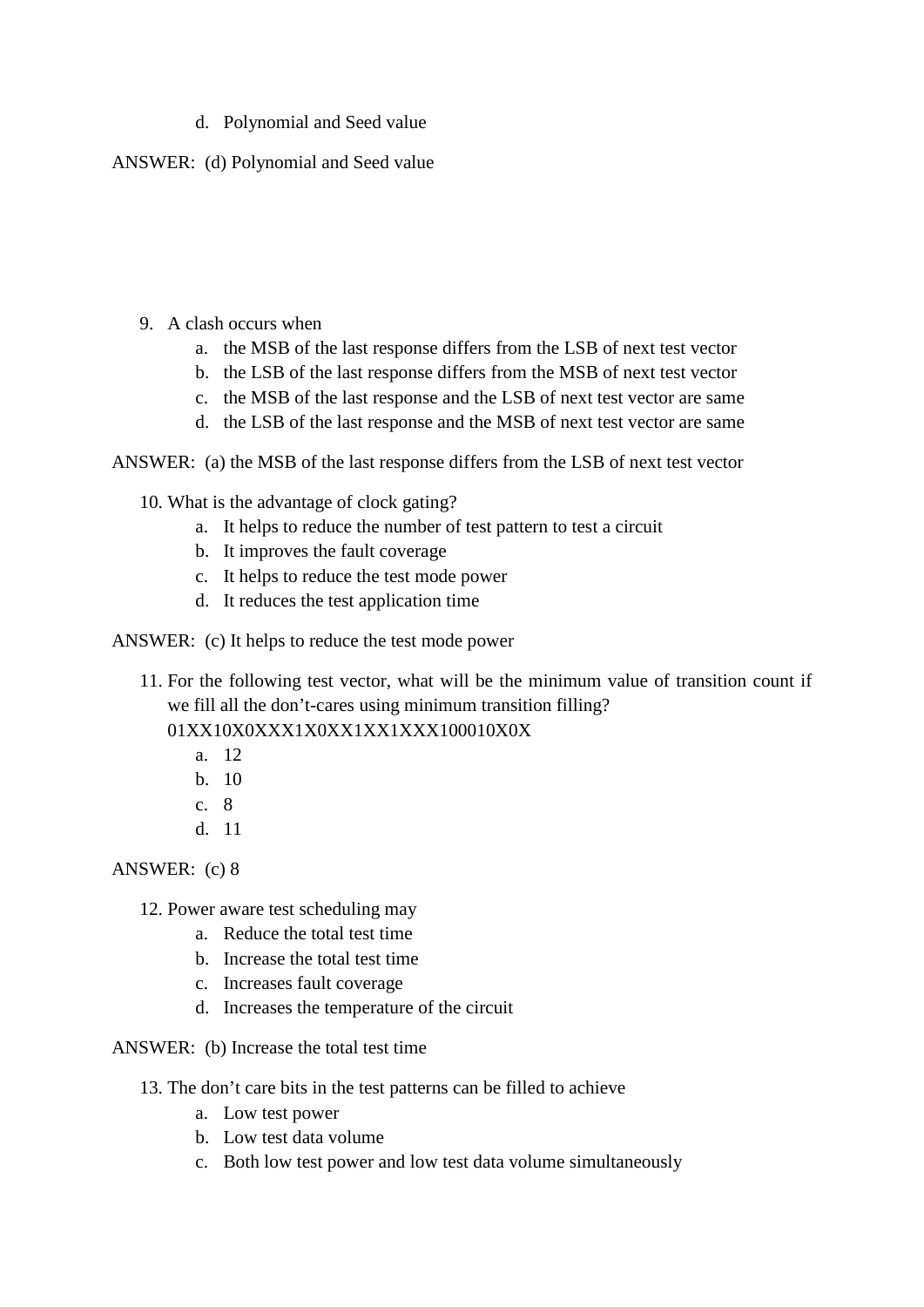d. Both low test power and low test data volume, but not simultaneously

ANSWER: (d) Both low test power and low test data volume, but not simultaneously

- 14. In Testing the successive test patterns are expected to be
	- a. Highly correlated
	- b. Highly uncorrelated
	- c. Exactly same
	- d. Can be either correlated or uncorrelated

#### ANSWER: (b) Highly uncorrelated.

- 15. The dynamic power of a circuit can be calculated as  $(C =$  capacitance,  $V_{DD} =$  supply voltage,  $f =$  operating frequency,  $\alpha =$  transition probability )
	- a.  $P = CV_{DD}^2 f \alpha$
	- b.  $P = CV_{DD} f \alpha$
	- c.  $P = C^2 V_{DD} f \alpha$
	- d.  $P = (CV_{DD})^2 f \alpha$

ANSWER: (a)  $P = CV_{DD}^2 f \alpha$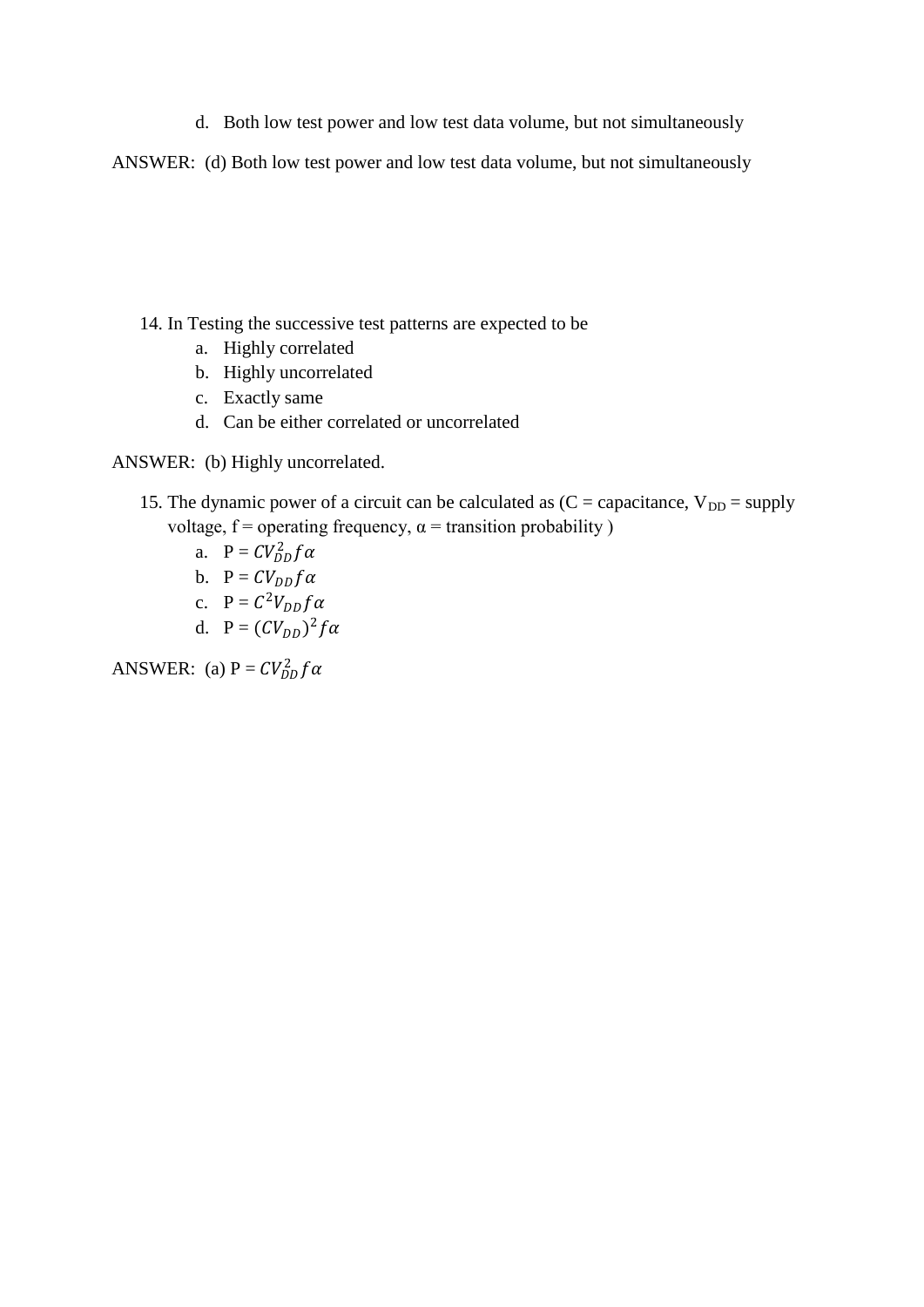### **Week 8 Assignment Solution**

- 1. Input Cone of Dependency of a line in a circuit suggests
	- a. The primary outputs to which the effect of the line is propagating
	- b. The primary inputs that are affecting the line
	- c. The fanout cone of the line
	- d. None of the given options

ANSWER: b. The primary inputs that are affecting the line

- 2. Drawback of the Hamming Distance based thermal-aware test vector reordering approach is
	- a. It may lead to an increase in the transitions at primary inputs other than in the cone of hottest blocks
	- b. It increases the transitions at primary inputs other than in the cone of hottest blocks as well as increases average temperature.
	- c. It concentrate on minimizing circuit transitions rather than peak temperature of the circuit
	- d. Average temperature of the chip increases

ANSWER: b. It increases the transitions at primary inputs other than in the cone of hottest blocks as well as increases average temperature.

- 3. The drawback of HPSO (Thermal Simulator Integrated PSO) is
	- a. It cannot accurately estimate the temperature
	- b. Time complexity becomes very large
	- c. Space complexity becomes very large
	- d. Fault coverage drops down

ANSWER: b. Time complexity becomes very large

- 4. In the context of thermal aware don't care filling which flip-flops are called critical flipflops of a particular block?
	- a. Only the flip-flops which belong to that block
	- b. The flip-flops which are only in the near fan-in cone of a gate within the block
	- c. All the flip-flops which are critically damaged due to heating
	- d. The flip-flops which are either within the block or in the near fan-in cone of a gate within the block

ANSWER: d. The flip-flops which are either within the block or in the near fan-in cone of a gate within the block

- 5. The drawback of PEAKASO algorithm is
	- a. It concentrate on minimizing circuit transitions rather than peak temperature of CUT
	- b. The time complexity of the algorithm is very large
	- c. The average temperature of the CUT increase
	- d. Both a and c

ANSWER: d. Both a and c

6. You are given the following two sets of test vectors. What is the Hamming Distance between them?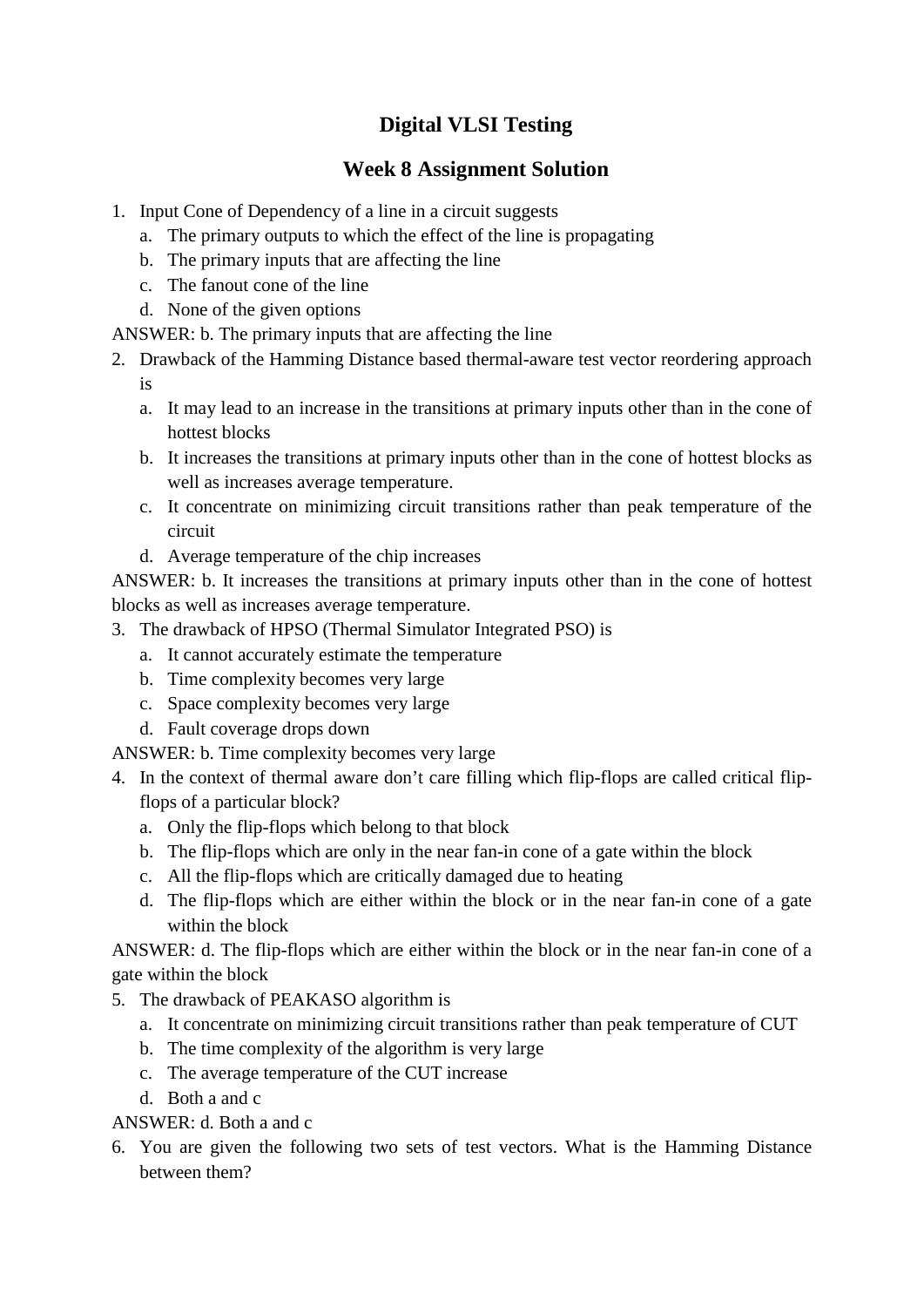100011010110101 110101110110010

- a. 9
- b. 8
- c. 7
- d. 6

ANSWER: c. 7

- 7. *Gbest* for a PSO algorithm indicates
	- a. Initial set of random solution.
	- b. The position vector of the best solution this particle has achieved so far.
	- c. The best position, obtained so far, by any particle in the population.
	- d. The final best solution.

ANSWER: c. The best position, obtained so far, by any particle in the population.

- 8. What is the advantage of Particle Swarm Optimization over Genetic Algorithm?
	- a. PSO concentrates in smaller search space, thus gives more optimized results
	- b. PSO has lesser number of tuning parameters than GA
	- c. PSO is faster than GA
	- d. Both b and c

ANSWER: d. Both b and c

- 9. In the context of thermal-aware don't-care filling, what does a high weightage factor of a block signifies?
	- a. The block will consume more power when transitions occur at the flip-flops
	- b. The block will consume less power when transitions occur at the flip-flops
	- c. The block contains more number of flip-flops
	- d. The block contains more number of logic gates

ANSWER: a. The block will consume more power when transitions occur at the flip-flops 10. What does a Vector Filtering BIST do?

- a. It filter outs the don't-care bits in the generated test patterns
- b. It inhibits the test patterns, which don't detect any new faults, from reaching to the circuit
- c. It filter outs the test patterns with high transition probability
- d. None of the options

ANSWER: b. It inhibits the test patterns, which don't detect any new faults, from reaching to the circuit

11. The four mandatory pins of a test access port in boundary scan are

- a. TDI, TDO, TMS, TCK
- b. TDI, TDO, TRST, TCK
- c. TDI, TDO, TMS, TRST
- d. TDI, TRST, TMS, TCK

ANSWER: a. TDI, TDO, TMS, TCK

- 12. Operation modes of BSC are
	- a. Normal, Shift, Capture, Update
	- b. Normal, Scan, Capture, Output
	- c. Scan, Shift, Catch, Output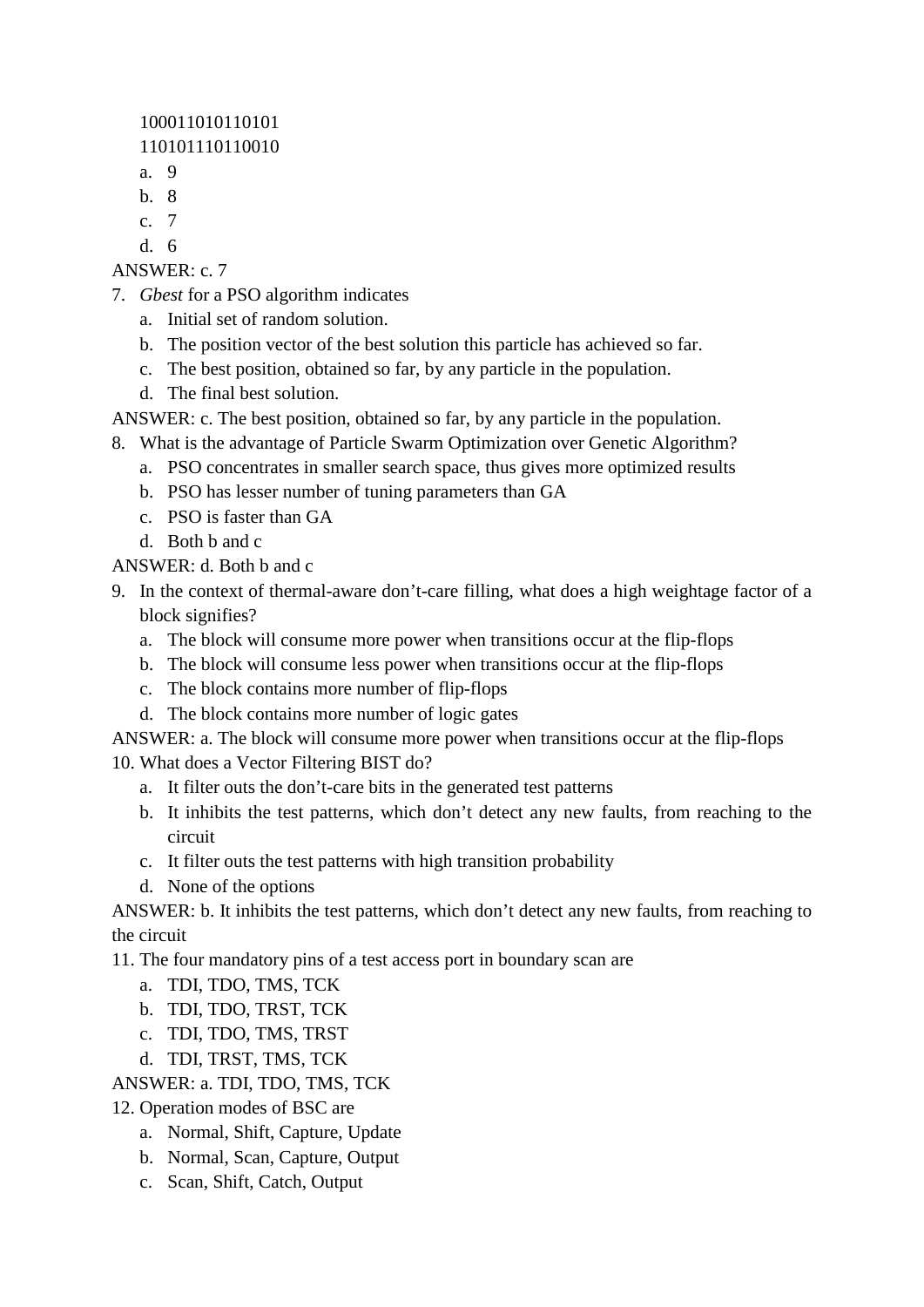d. Scan, Capture, Update, Output

ANSWER: a. Normal, Shift, Capture, Update

13. Steps in an execution of INTEST instruction are

- a. Shift-DR Update-DR Shift-DR Capture-DR
- b. Shift-DR Capture-DR Update-DR Shift-DR
- c. Shift-DR Update-DR Capture-DR Shift-DR
- d. Shift-DR Capture-DR Shift-DR Update-DR

ANSWER: c. Shift-DR – Update-DR – Capture-DR – Shift-DR

- 14. Steps in an EXTEST interconnection to test interconnection from Chip1 and Chip2 are
	- a. Shift-DR (Chip1) Update-DR (Chip1) Capture-DR (Chip 2) Shift-DR (Chip 2)
	- b. Shift-DR (Chip1) Capture-DR (Chip 2) Update-DR (Chip1) Shift-DR (Chip 2)
	- c. Shift-DR (Chip2) Update-DR (Chip2) Capture-DR (Chip 1) Shift-DR (Chip 1)
	- d. Shift-DR (Chip2) Capture-DR (Chip 1) Update-DR (Chip 2) Shift-DR (Chip 1)

ANSWER: a. Shift-DR (Chip1) – Update-DR (Chip1) – Capture-DR (Chip 2) – Shift-DR (Chip 2)

15. Which of the following functions is not provided by the TAP controller?

- a. Perform test capture operation
- b. Perform test update operation
- c. Perform test data compression
- d. Shift test data in and out.

ANSWER: c. Perform test data compression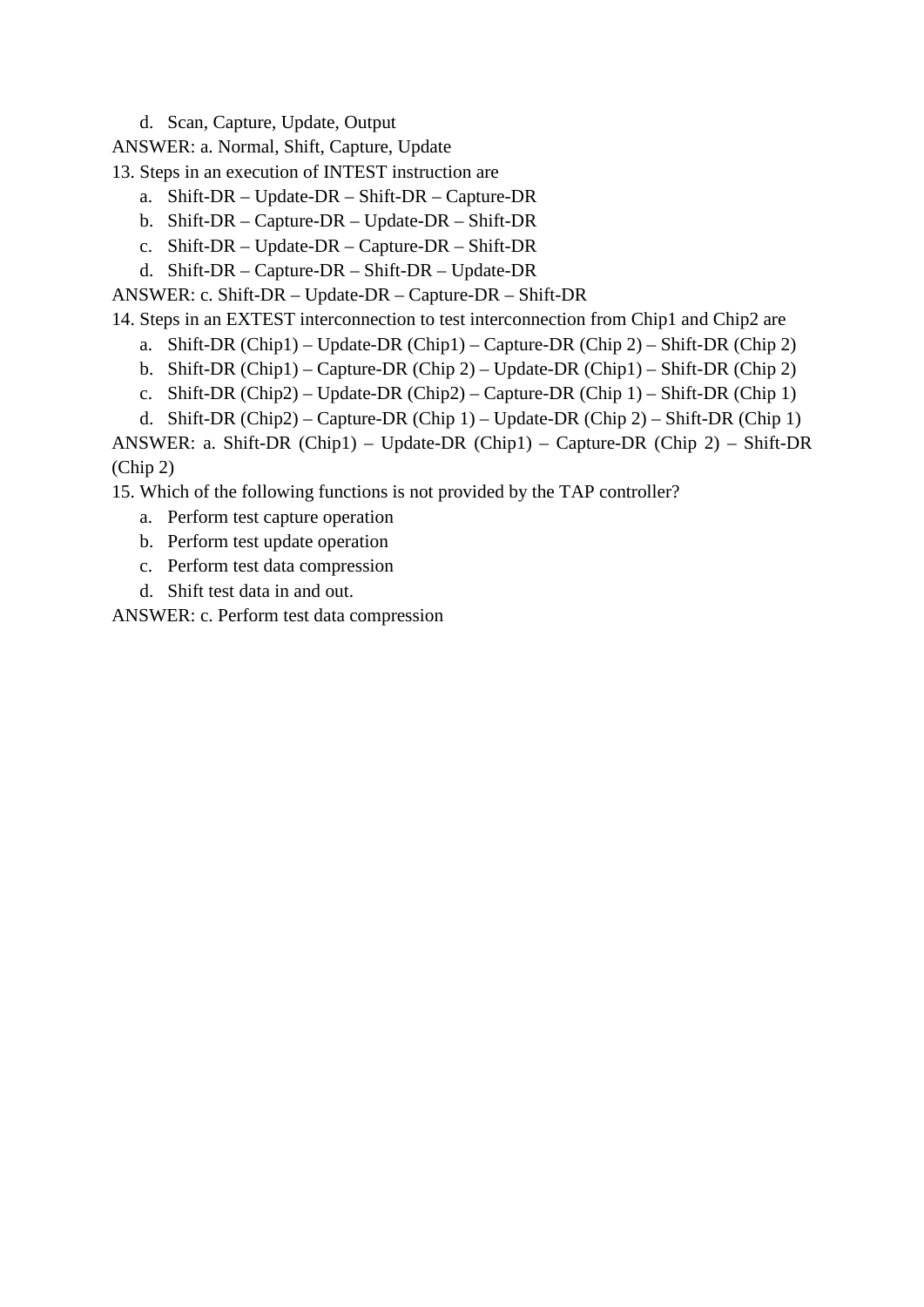## **Week 9 Assignment Solution**

- 1. VSIA stands for
	- a. Virtual System Interface Alliance
	- b. Virtual Standards Interface Alliance
	- c. Virtual Socket Interface Alliance
	- d. Virtual Silicon Interface Alliance

ANSWER: c. Virtual Socket Interface Alliance

- 2. The standard that has been announced to facilitate SoC testing is
	- a. IEEE 1149
	- b. IEEE 1500
	- c. IEEE 1149.1
	- d. IEEE 1149.6

### ANSWER: b. IEEE 1500

- 3. Which of the following factors can create conflicts while performing test scheduling of an embedded core-based SoC?
	- a. SoC test time, test precedence constraints, SoC area, and SoC power
	- b. SoC test time, SoC area, SoC power, and sharing of TAMs
	- c. SoC test time, SoC power, test precedence constraints, and sharing of TAMs
	- d. SoC area, SoC power, and SoC test time

ANSWER: c. SoC test time, SoC power, test precedence constraints, and sharing of TAMs

- 4. Which of the following are the wrapper modes of an IEEE 1500 wrapper?
	- a. Normal, Serial Test, Parallel Test, Bypass
	- b. Normal, Serial, I-T Test, Bypass
	- c. Normal, Serial, Extest, Bypass
	- d. Any of the given options

ANSWER: c. Normal, Serial, Extest, Bypass

- 5. Which of the following are the events of WBR (WBC)
	- a. Shift, Capture, Import, Update, Transfer
	- b. Shift, Update, Capture, Apply, Transfer
	- c. Capture, Update, Apply, Transfer, Import
	- d. None of the given options

ANSWER: b. Shift, Update, Capture, Apply, Transfer

- 6. Which of the following statements are true?
	- a. CTAG is associated with the cores that deploy IEEE 1500 test standard
	- b. JTAG is associated with the cores that deploy IEEE 1149.1 test standard
	- c. Both (a) and (b) are true
	- d. Both (a) and (b) are false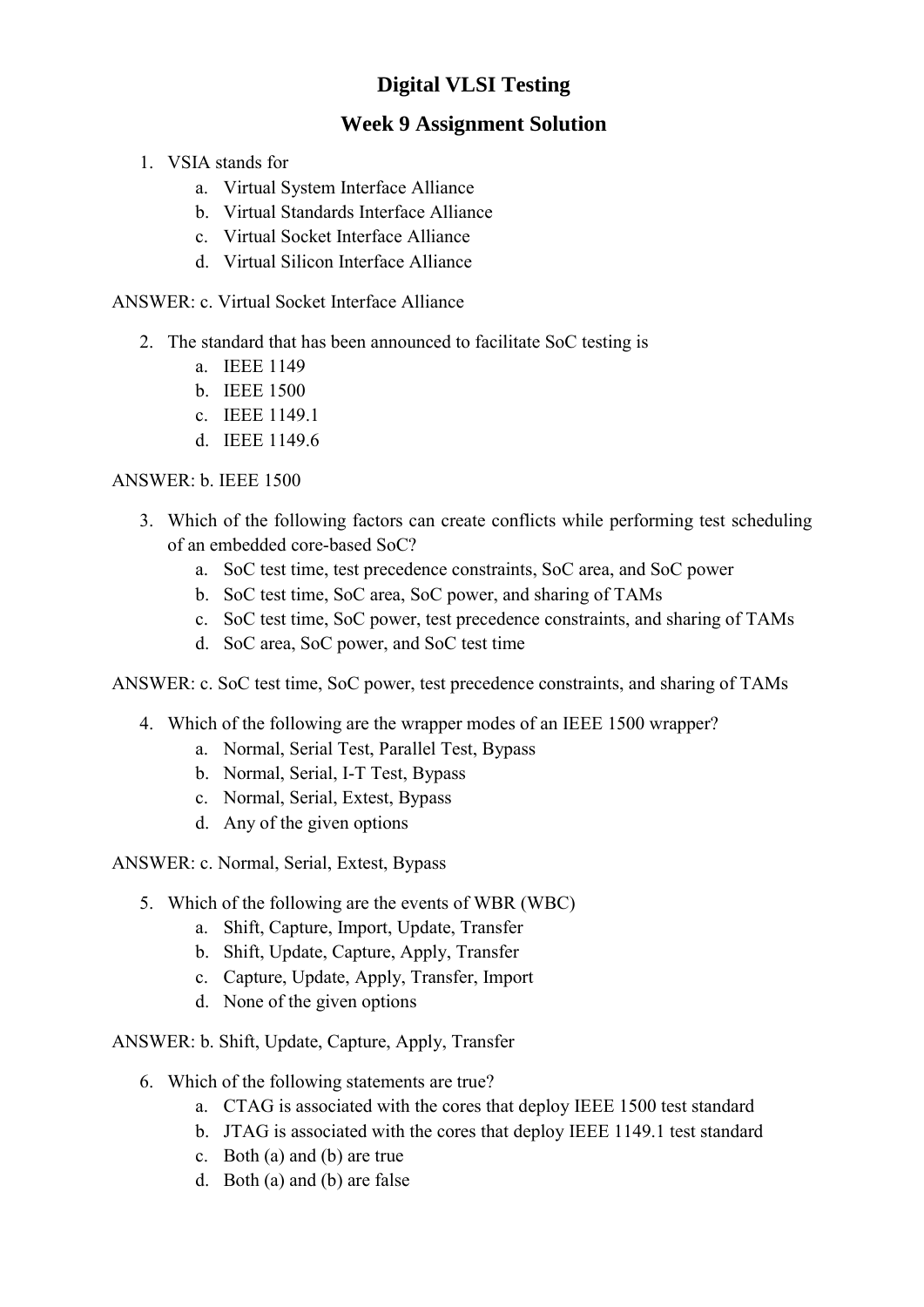### ANSWER: c. Both (a) and (b) are true

- 7. What is the functionality of TAM?
	- a. It transports test data from the source to the core and from the core to the sink
	- b. In transports control signal from the source to the core and from the core to the sink
	- c. It performs test scheduling
	- d. It isolates an embedded core from the surrounding logic

ANSWER: a. It transports test data from the source to the core and from the core to the sink

- 8. What is the functionality of a test wrapper?
	- a. Wrapper acts as a communication bridge between the TAM and the core
	- b. Wrapper isolates an embedded core from the surrounding logic
	- c. Wrapper provides width adaptation between core I/O pins and TAM pins
	- d. All of these

### ANSWER: d. All of these

- 9. How can you address the problem of long test application time in SoC Testing?
	- a. Serial testing of all the cores
	- b. Parallel testing of all the cores
	- c. An efficient test scheduling strategy
	- d. Both b and c

### ANSWER: d. Both (b) and (c)

- 10. Which of the following is the goal of IEEE 1500 Core Test Standard?
	- a. Test the cores using 1500 TAM lines
	- b. Define test interface between core and SoC
	- c. Designing a test scheduling strategy
	- d. Calculating the fault coverage

### ANSWER: b. Define test interface between core and SoC

- 11. Which of the following is not a Wrapper Series Control signal?
	- a. SelectWIR
	- b. CaptureWR
	- c. ModifyWR
	- d. TransferDR

ANSWER: c. ModifyWR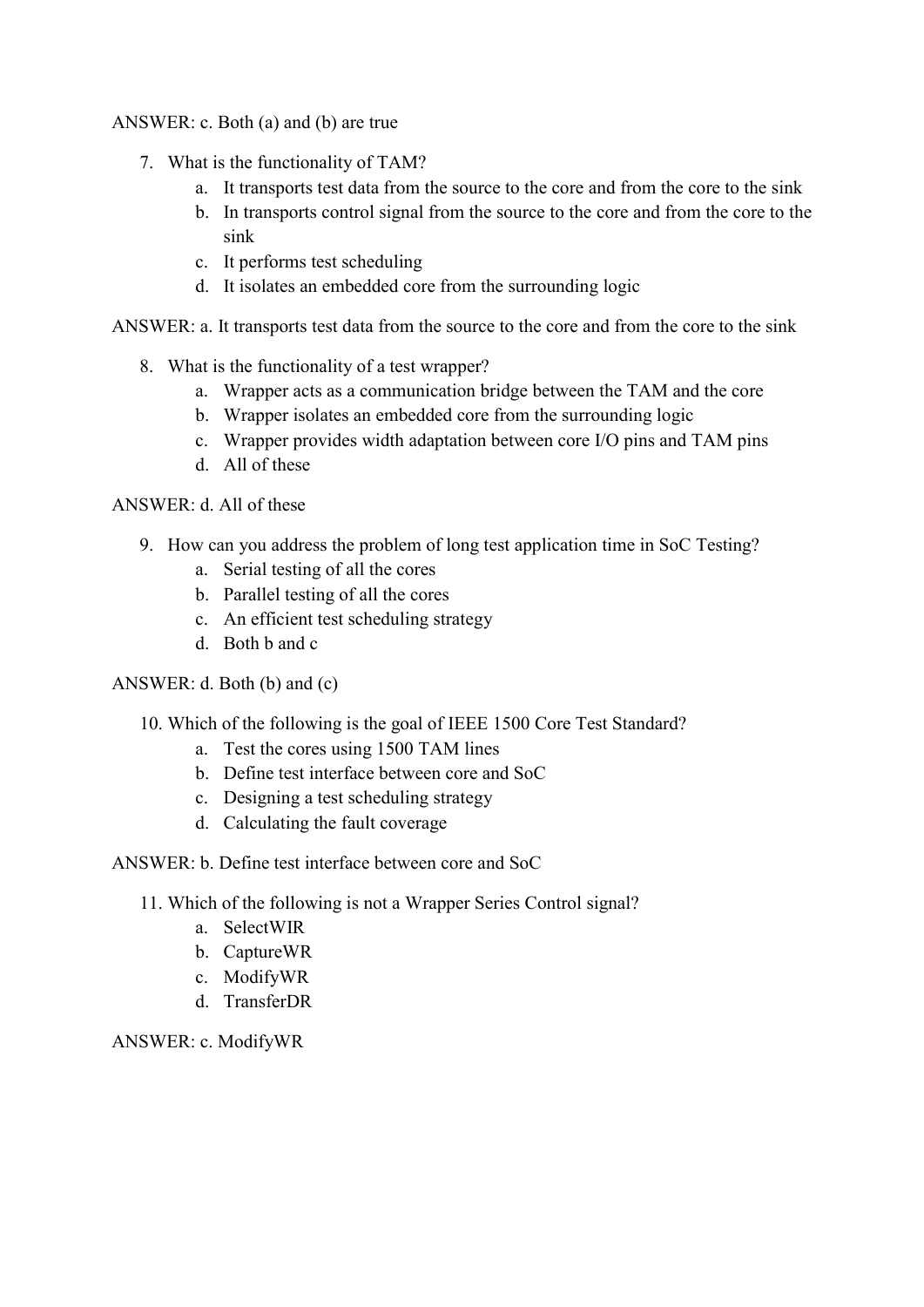12. The following architecture of Bus Master for Chip with Boundary Scan is a



- a. Ring architecture with shared TMS
- b. Ring architecture with separated TMS
- c. Star architecture
- d. Multi-Drop Architecture
- ANSWER: d. Multi-Drop Architecture
	- 13. Which of the following statements are true?
		- a. Test Standard 1149.1 is used for board level testing and 1150 is used for core level testing
		- b. Test Standard 1149.1 is used for core level testing and 1150 is used for board level testing
		- c. Both Test Standard 1149.1 and 1150 are used for both board level testing
		- d. Both Test Standard 1149.1 and 1150 are used for both core level testing

ANSWER: a. Test Standard 1149.1 is used for board level testing and 1150 is used for core level testing

14. Embedded core test requires the following hardware components :

- A) A wrapper
- B) A source/sink for test patterns
- C) A on-chip Test Access Mechanism (TAM)
- a. A and B only
- b. B and C only
- c. A and C only
- d. A, B and C

ANSWER: d. A, B and C

- 15. Which of the following techniques can be used to avoid SoC test problems arises due to the deeply embedded cores present on a chip?
	- a. DFT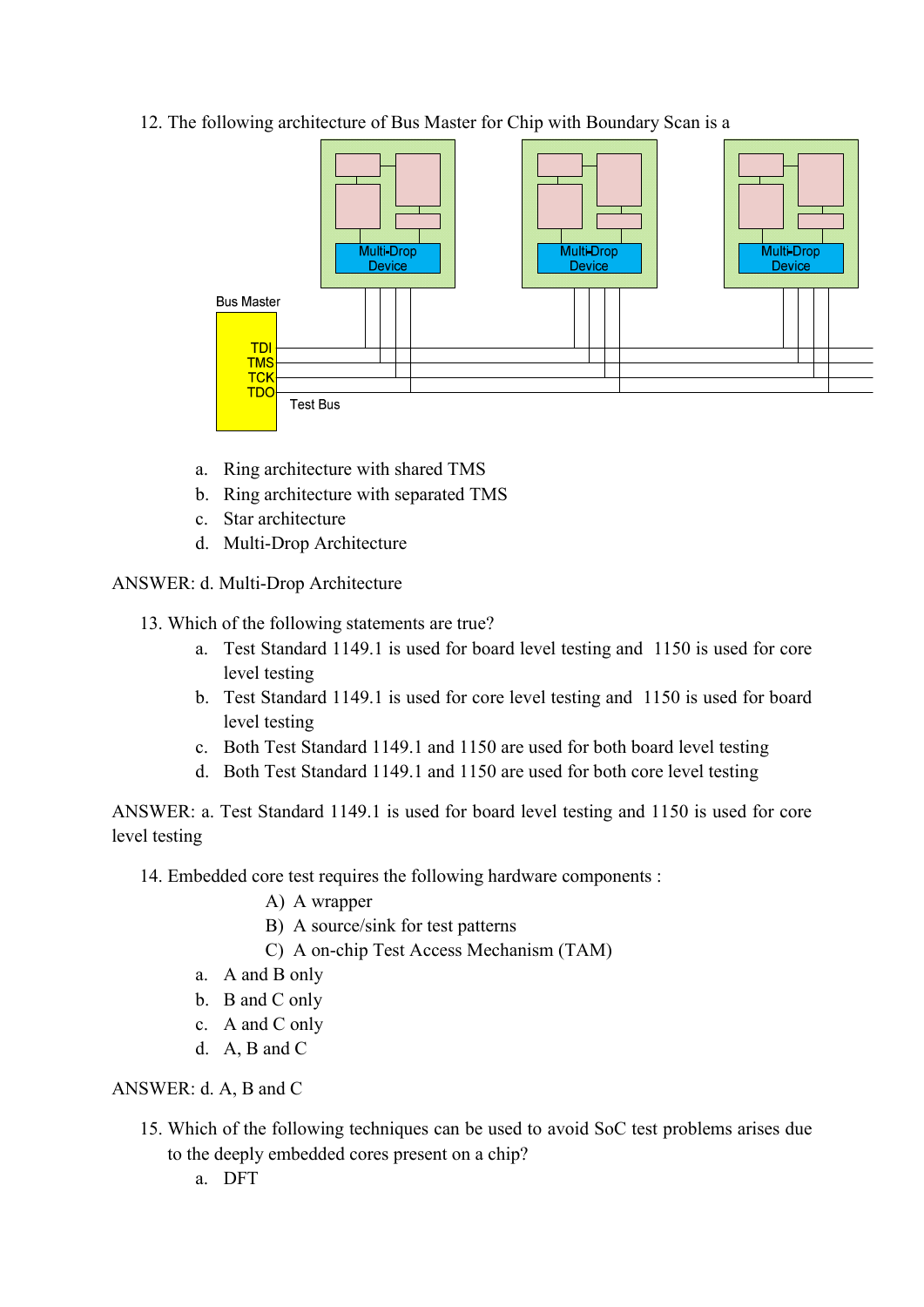- b. BIST
- c. Design of Proper Test Access Mechanism
- d. Hierarchical test management

ANSWER: d. Hierarchical test management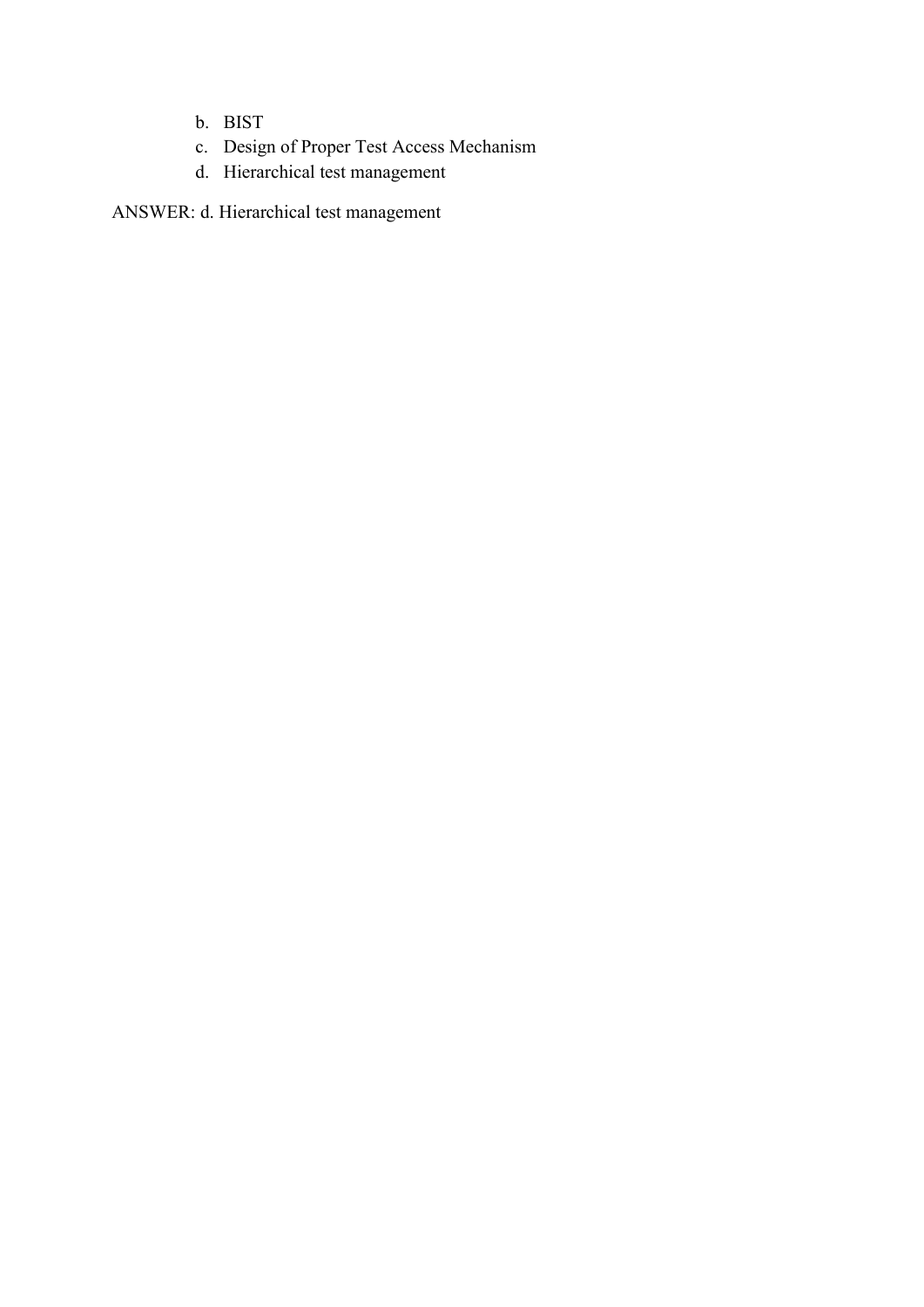### **Week 10 Assignment Solution**

- 1. Which of the following statements is true in the context of Wrapper Operation Modes?
	- a. In normal mode, the functional inputs of a core are connected to its functional outputs
	- b. In serial bypass mode, the functional inputs of a core are connected to its functional outputs
	- c. Both (a) and (b)
	- d. None of the given options

ANSWER: (a) In normal mode, the functional inputs of a core are connected to its functional outputs

- 2. Which of the following statements are false in the context of Wrapper Operation Modes?
	- a. In serial internal test mode, the serial test input passes through the internal scan chains present in a core
	- b. In serial external test mode, the serial input does not pass through the internal scan chains present in a core
	- c. Both  $(a)$  and  $(b)$
	- d. None of the given options

ANSWER: (d) None of the given options

- 3. A core has got three functional inputs, two functional outputs, and three internal scan chains, each containing five flip-flops. Determine the minimum number of cycles needed for testing the core with a wrapper, if the number of TAM lines is two.
	- a. Five
	- b. Ten
	- c. Fifteen
	- d. Twenty

### ANSWER: (b) Ten

SOLUTION: There are three functional inputs, two functional outputs, and three internal scan chains each with five flip-flops. Thus there are a total of twenty flip-flops. If the number of TAM lines available is two, then they can be equally divided among the flip-flops, which results in ten flip-flops per a TAM line. Thus, the minimum number of cycles needed to test such a core with the given TAM line constraint is TEN.

- 4. Which of the following is not a TAM type?
	- a. Multiplexed access
	- b. Transparent paths
	- c. Reuse system bus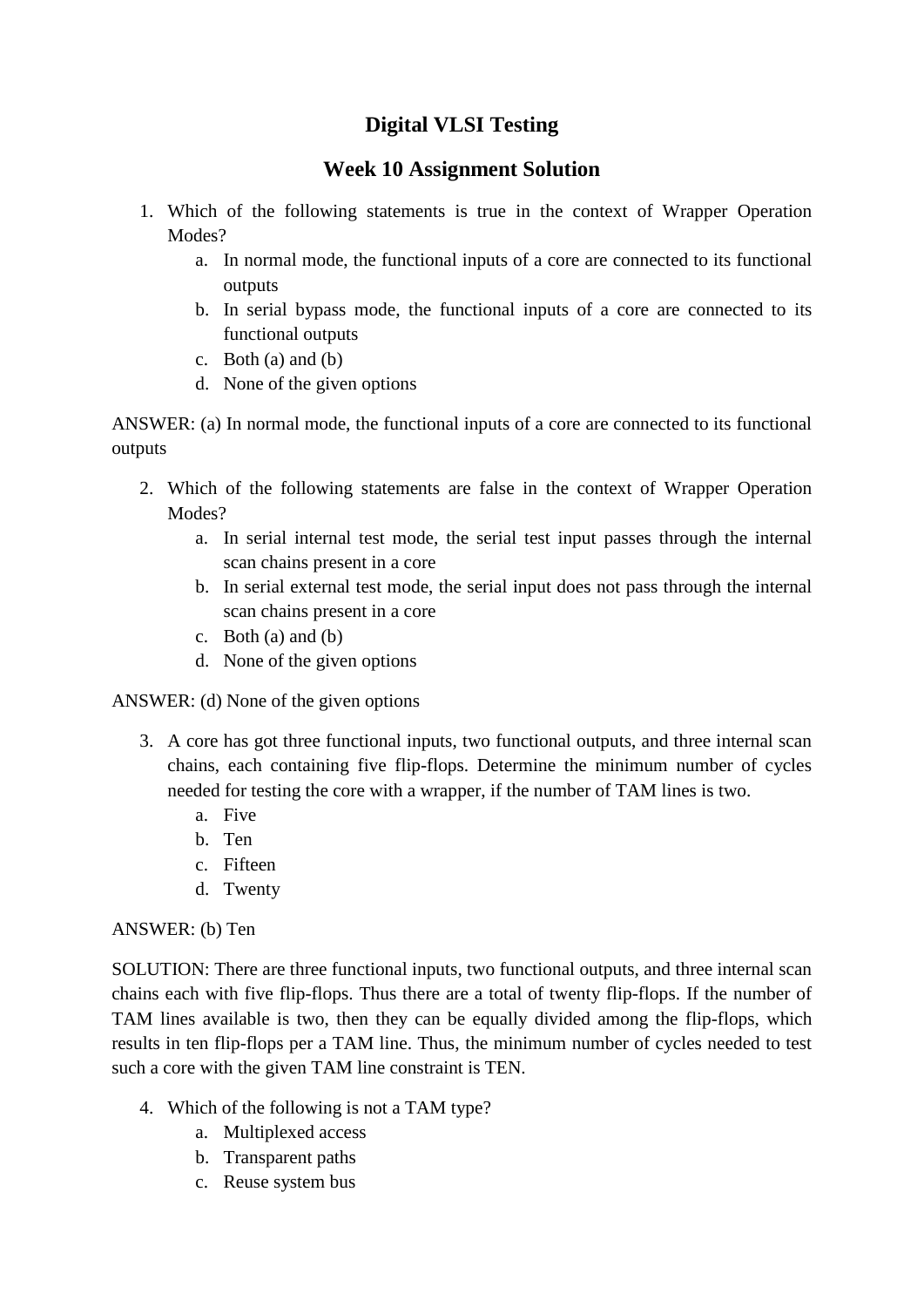d. Isolation bus

ANSWER: (d) Isolation bus

- 5. Test rail TAM architecture is a combination of
	- a. Daisy chain and multiplexed architectures
	- b. Daisy chain and distributed architectures
	- c. Multiplexed and distributed architectures
	- d. Daisy chain, multiplexed, and distributed architectures

ANSWER: (b) Daisy chain and distributed architectures

- 6. A SoC consists of seven cores (C0 through C6), of which C0, C1, and C2 share a test bus, C3 and C4 share a test bus, and the remaining cores share a test bus. Given the test times of cores C0 through C6 as 200, 130, 400, 530, 230, 550, and 110, respectively. Determine the test time of the SoC, provided the cores that share a TAM are tested serially.
	- a. 2150
	- b. 730
	- c. 760
	- d. 660

#### ANSWER: (c) 760

SOLUTION: Test time of  $S_0C =$  Maximum of the test times of all test buses. Since the cores sharing a test bus are tested serially,  $CO + C1 + C2 = 730$ ;  $C3 + C4 = 760$ ;  $C6 + C7 = 660$ . Thus, the test time is Maximum (730, 760, 660), which is 760.

- 7. Two objectives of wrapper design algorithm are to minimize
	- a. Length of longest wrapper chain and average scan cells per chain
	- b. Length of longest wrapper chain and number of chains
	- c. Number of chains and average scan cells per chain
	- d. Length of smallest wrapper chain and number of chains

ANSWER: (b) Length of longest wrapper chain and number of chains

- 8. Modes of 1500 wrapper are
	- a. Normal, Serial, 1-N, Bypass, Isolation, Extest
	- b. Normal, Serail, 1-N, Bypass, Isolation, Extest, Intest
	- c. Normal, Serial, Bypass, Extest
	- d. Normal, Serial, Bypass, Intest, Extest

ANSWER: (a) Normal, Serial, 1-N, Bypass, Isolation, Extest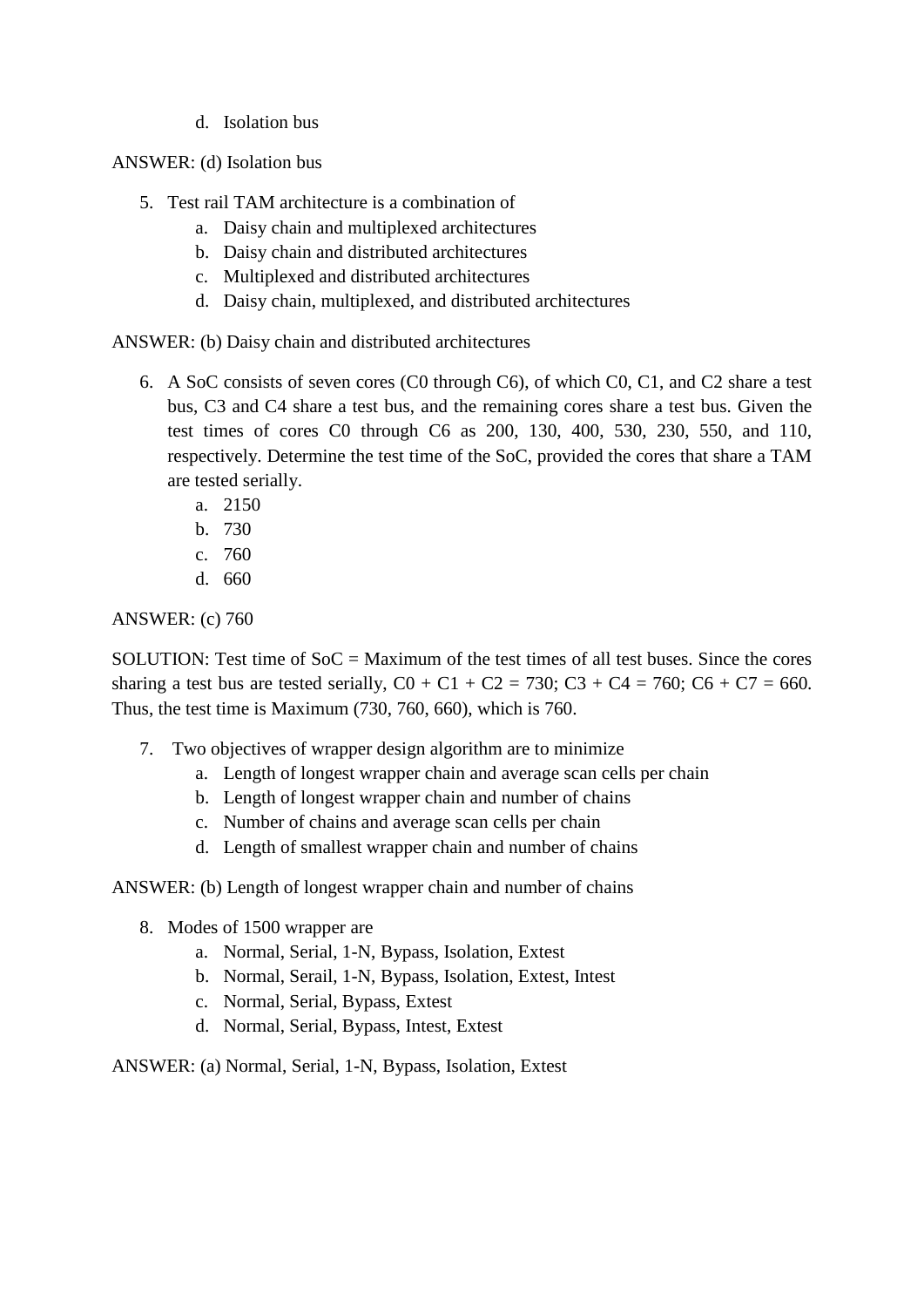- 9. Steps in an execution of INTEST instruction are
	- a. Shift-DR Update-DR Shift-DR Capture-DR
	- b. Shift-DR Capture-DR Update-DR Shift-DR
	- c. Shift-DR Update-DR Capture-DR Shift-DR
	- d. Shift-DR Capture-DR Shift-DR Update-DR

ANSWER: (c) Shift-DR – Update-DR – Capture-DR – Shift-DR

- 10. In a virtual TAM environment, ATE has 6 pins out of which 3 can operate at a frequency 4 times that of the SoC. Calculate the number of TAM lines that can be supported for the SoC using the concept of virtual TAM.
	- a. 6
	- $h \theta$
	- c. 12
	- d. 15

#### ANSWER: (d) 15

11. In a Rectangular Bin packing approach, which of the following option is true? **Statement 1.** The width of the bin is fixed, the height of the bin has to be minimized **Statement 2.** The height of the bin is fixed, the width of the bin has to be minimized **Statement 3.** The height and width of the rectangles represent allocated test width to a core and corresponding test time of the core respectively.

**Statement 4.** The width and height of the rectangles represent allocated test width to a core and corresponding test time of the core respectively.

- a. Statement 1 and 3 are true
- b. Statement 2 and 3 are true
- c. Statement 1 and 4 are true
- d. Statement 2 and 4 are true

ANSWER: (b) Statement 2 and 3 are true

- 12. What is the advantage of selecting Pareto optimal points while allocating test pins to a core?
	- a. It gives the best test time for a given number of test pins
	- b. This is the least number of test pins must be provided to a core to obtain a certain test time.
	- c. The points in the scheduler, where a new core can start its testing.
	- d. The points in the scheduler, where a currently tested core finishes its testing.

ANSWER: (b) This is the least number of test pins must be provided to a core to obtain a certain test time.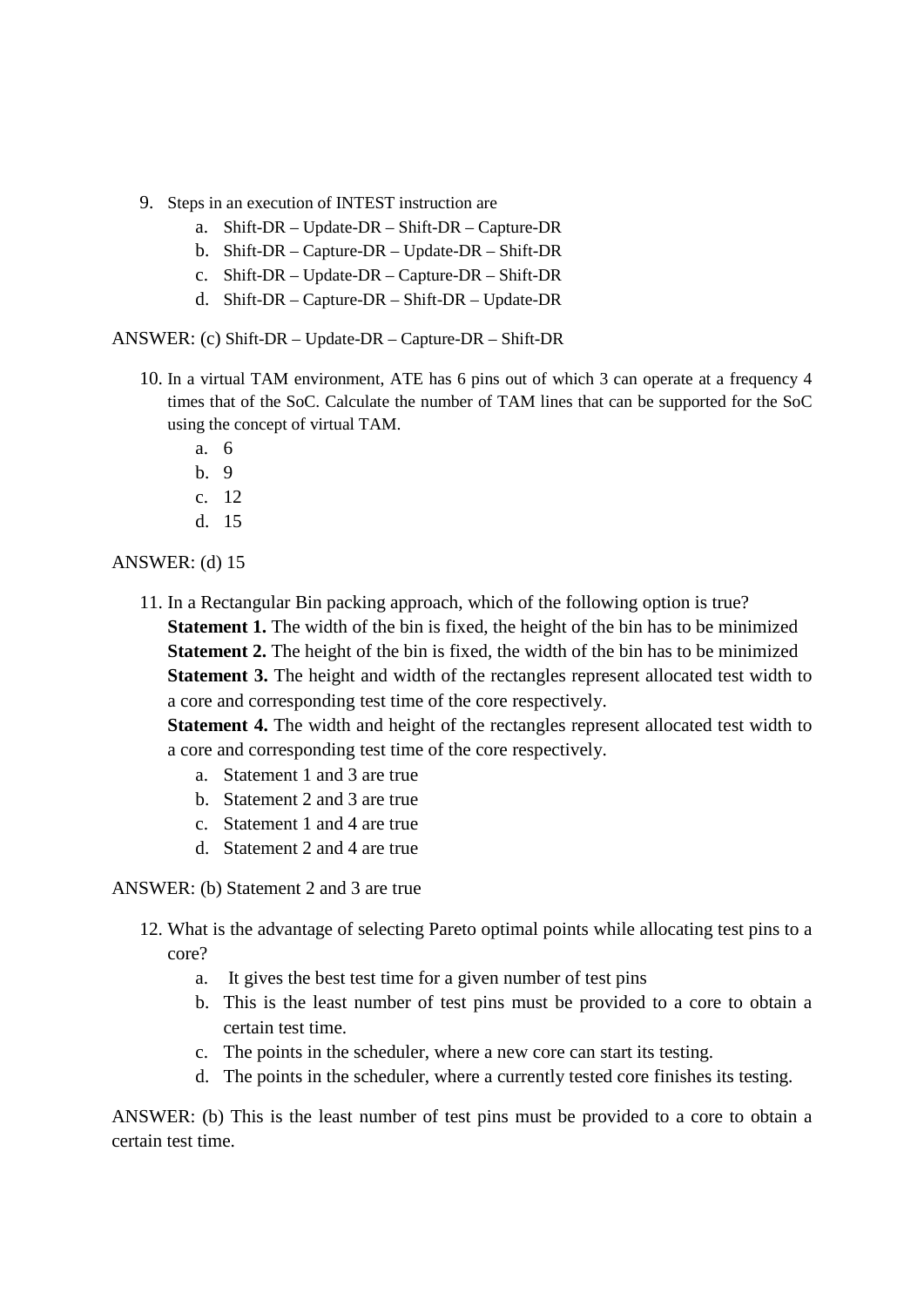- 13. The advantage of Network-on-Chip over System-on-Chip in the context of test mechanism is
	- a. In NoC environment, more cores can be tested in parallel than SoC environment
	- b. In NoC environment, using the network reuse phenomenon, test time can be reduced even under power constraints, with minimized pin count and area overhead.
	- c. NoC uses high speed data channel to send the test data, hence, testing is faster.
	- d. Both a and b

ANSWER: (c) Both a and b

- 14. Which of the following is not true in the context of Network on Chip?
	- a. Cores are connected to NoC by routers or switches.
	- b. Data are organized by packets.
	- c. Test data are sent to the cores using virtual TAM mechanism.
	- d. Various network topologies and routing algorithms are used.

ANSWER: (c) Test data are sent to the cores using virtual TAM mechanism.

- 15. What are the advantages of multi speed TAM architecture in SoC Testing?
	- a. Facilitate efficient use of high data-rate tester channels
	- b. Avoid on-chip hardware overhead
	- c. A better test scheduling strategy which helps to reduce test times of bottleneck cores.
	- d. All of these

ANSWER: (d) All of these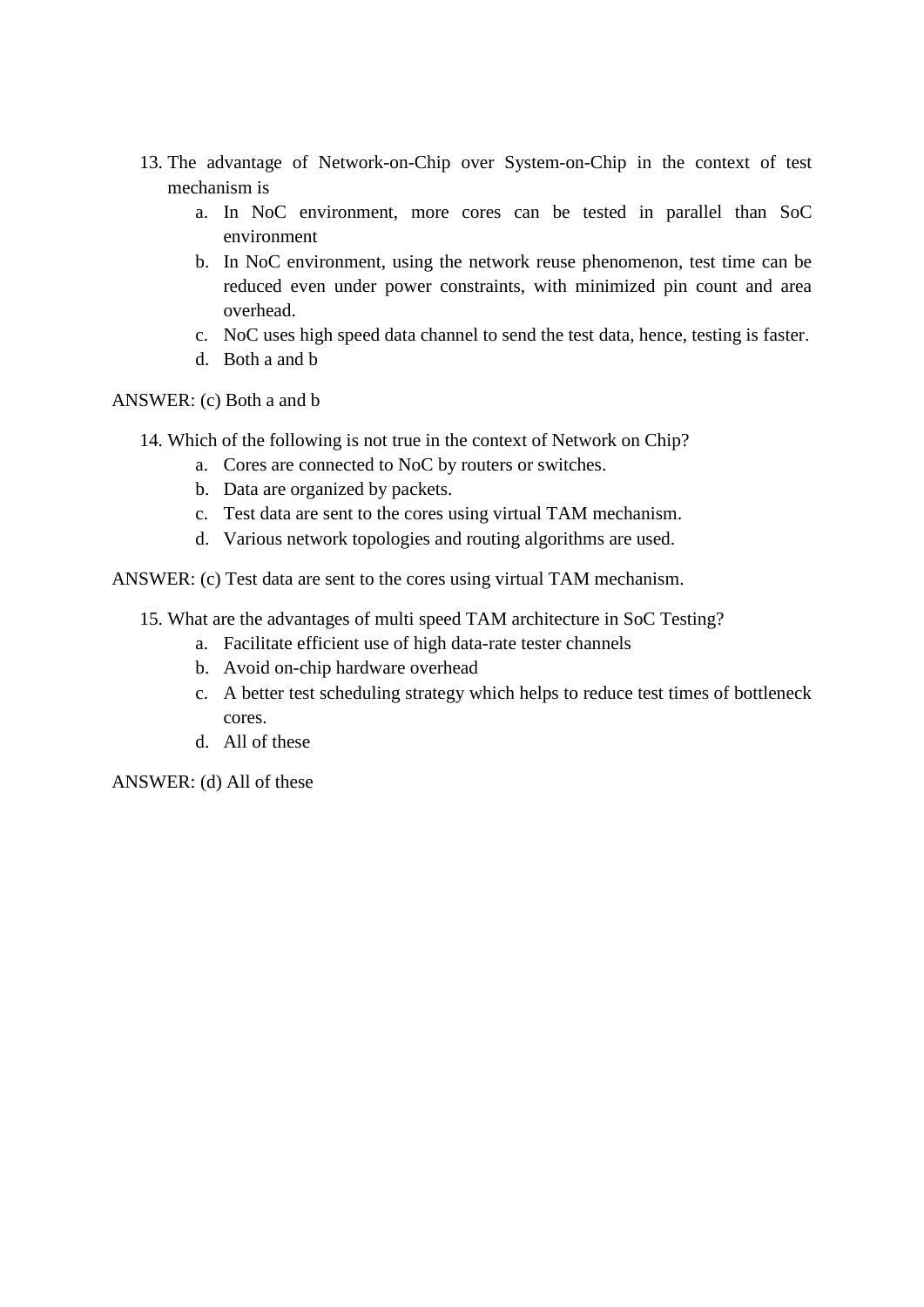### **Week 11 Assignment Solution**

- 1. Which of the following design features facilitates the use of Network-on-Chip in SoCs?
	- a. Reusability of physical channels
	- b. Degradation in signal integrity
	- c. Increase in power consumption
	- d. None of the given options

ANSWER: (a) Reusability of physical channels

- 2. Which of the following drawbacks facilitates the use of Network-on-Chip based testing in SoCs?
	- a. Non-reusability of mission-mode communication
	- b. Dedicated test access mechanism hardware
	- c. Both (a) and (b)
	- d. None of the given options

ANSWER: (c) Both (a) and (b)

- 3. Which of the following statements is TRUE for a Network-on-Chip based testing system?
	- a. Channels and routers are not used as test access mechanism elements
	- b. Input and output ports of testing circuit are associated with cores
	- c. Both  $(a)$  and  $(b)$
	- d. None of the given options
- ANSWER: (b) Input and output ports of testing circuit are associated with cores
	- 4. One of the drawbacks of non-pre-emptive test scheduling in Network-on-Chip using dedicated routing path is
		- a. High power consumption
		- b. Pipelined test sessions
		- c. Complex test logic
		- d. None of the given options

ANSWER: (b) Pipelined test sessions

- 5. Which of the following orders satisfies for a successful Network-on-Chip based SoC test sequence?
	- a. Cores, Routers, Interconnects
	- b. Routers, Cores, Interconnects
	- c. Interconnects, Routers, Cores
	- d. Any of the given options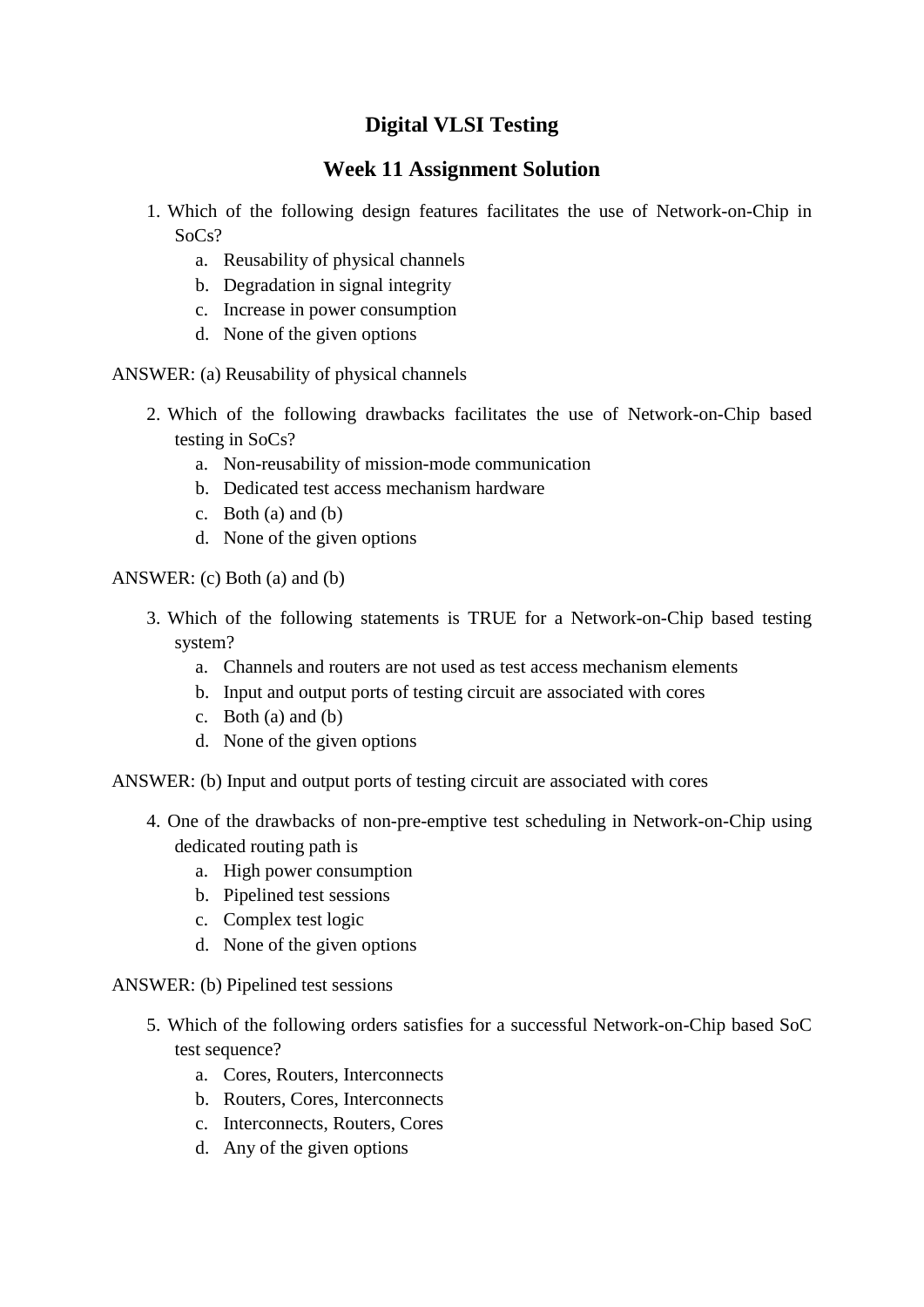ANSWER: (c) Interconnects, Routers, Cores

- 6. Which of the following statements regarding a router are TRUE?
	- a. Routers are used to implement functions of switching
	- b. Router testing can be treated as sequential circuit testing
	- c. Test pattern broadcast can be applied in router testing
	- d. All of the given options

ANSWER: (d) All of the given options

- 7. Which one is not true for ILP based solution for test scheduling of NoC?
	- a. ILP based solution gives exact results
	- b. It can work for only smaller problem (i.e. a smaller NoC with less number of Cores and I/Os)
	- c. It takes minimal amount of CPU time to obtain the results
	- d. It deals with only integer values.

ANSWER: (c) It takes minimal amount of CPU time to obtain the results

- 8. The difference between ILP based and Heuristic based solution of NoC test scheduling is
	- a. ILP gives optimal results while Heuristic gives near optimal result
	- b. CPU time for Heuristic solution is huge, while ILP based solution can obtain results within few minutes for any size of the circuit
	- c. For a larger circuit, ILP is the most suitable test scheduling strategy
	- d. Both ILP and heuristic can only deal with integer values.
- ANSWER: (a) ILP gives optimal results while Heuristic gives near optimal result
	- 9. The test wrapper of an NoC
		- a. Wraps only the cores
		- b. Wrap both core and router
		- c. Reuse the packing and unpacking mechanism from mission mode
		- d. Both b and c

ANSWER: (d) Both b and c

- 10. For an Integrated test scheduling which of the following is not true?
	- a. Routers must be tested separately from the cores
	- b. Routers on a path should be all tested before functional cores on that path to be tested
	- c. At least one I/O pair should be used for router testing at any time
	- d. Resource conflict must be checked

ANSWER: (a) Routers must be tested separately from the cores

11. The advantage of using variable on-chip test clocks in power-aware test scheduling of NoC is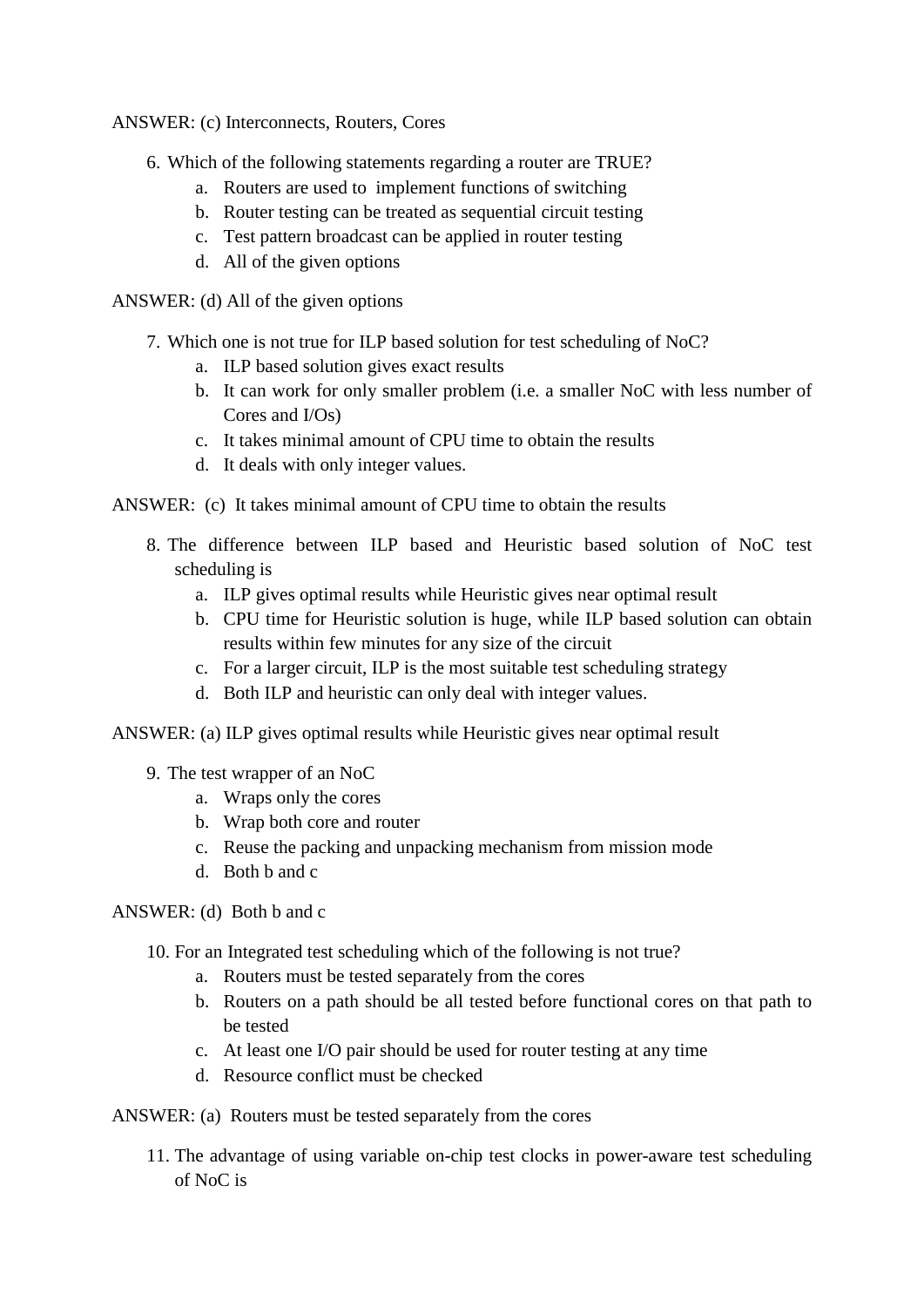- a. High power consumption cores can be tested at slower frequency and low power cores can be tested at faster frequency
- b. High power consumption cores can be tested at faster frequency and low power cores can be tested at slower frequency
- c. Multi-frequency testing makes proper utilization of test resources, hence reduces test time
- d. Both a and c

#### ANSWER: (d) Both a and c

- 12. Which of the following is not true for router testing?
	- a. Control logic is tested using scan testing phenomenon
	- b. All routers can be tested in parallel by test pattern broadcasting
	- c. Router testing considers the testing of routing, FIFO, arbitration, and flow control modules only
	- d. The comparator implemented using XOR gate does not have the diagnostic capability

ANSWER: (d) The comparator implemented using XOR gate does not have the diagnostic capability

13. For the diagram given below, choose the correct option.



- a. It is possible to conduct parallel testing using XY routing algorithm
- b. It is possible to conduct parallel testing using YX routing algorithm
- c. Both A and B are true
- d. Both A and B are false

ANSWER: (d) Both A and B are false

14 . Which of the following statement is false in the context of the reuse of NoC as test access mechanism (TAM) for the embedded cores?

- a. Reduces the test time of the system.
- b. Increases the test time of the system.
- c. NoC reuse is limited by the on-chip routing resources
- d. Efficient test scheduling methods are required to provide feasible test time

ANSWER: (b) Increases the test time of the system.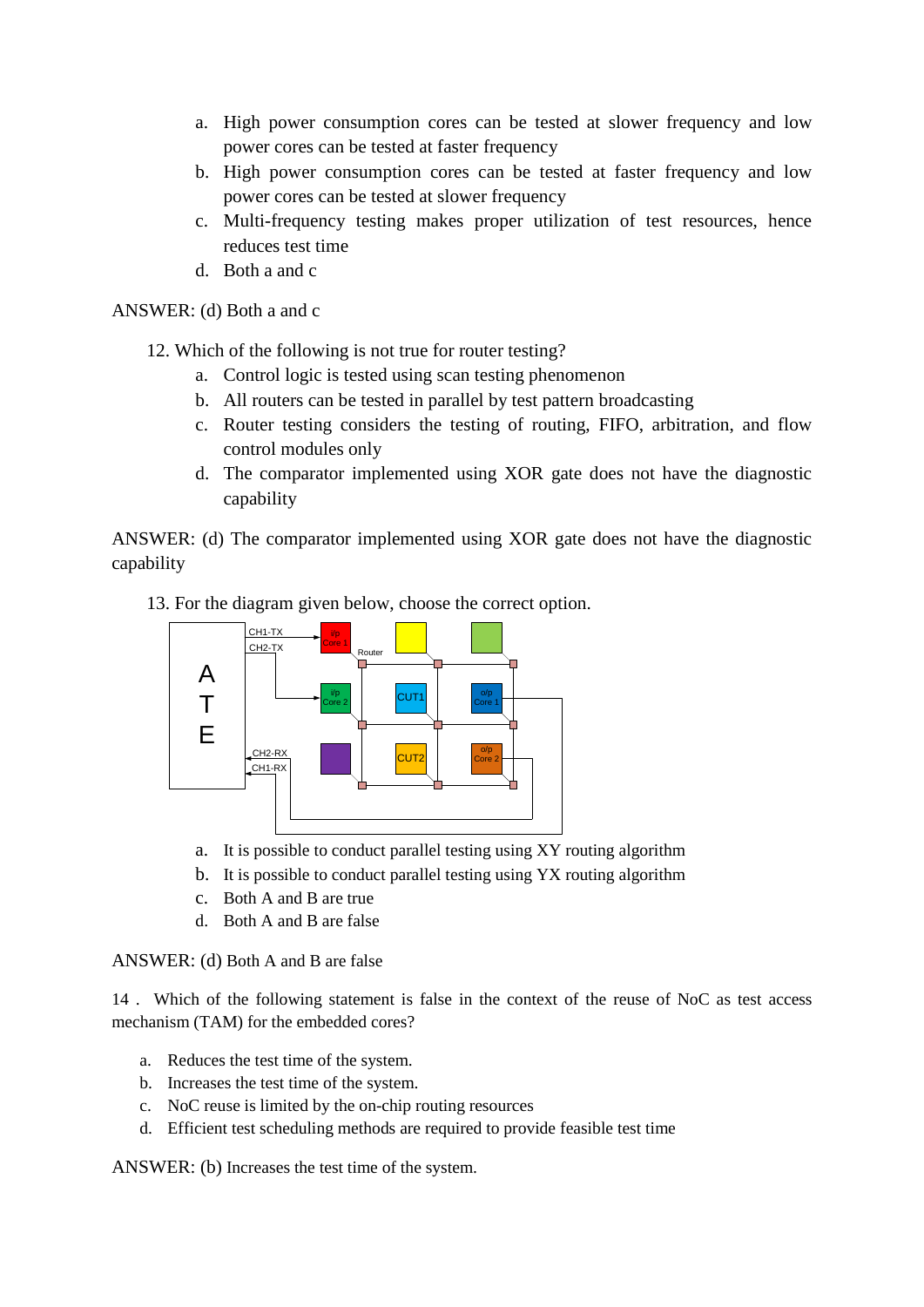15. If C1 is tested at time unit 1 then C9 will be tested in which of the following time units provided the routers present in the NoC supports multi-cast.



ANSWER: (c) 5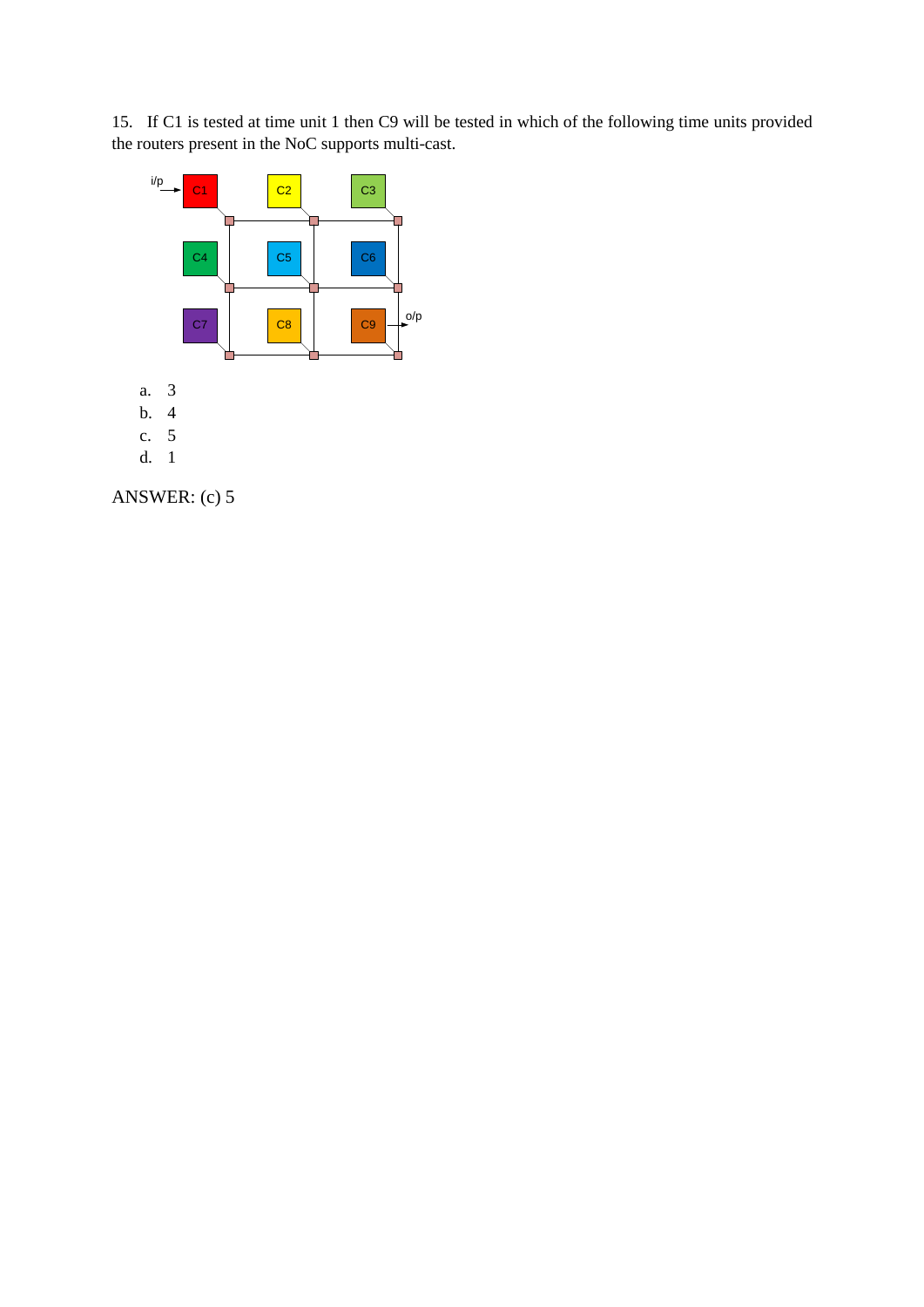## **Week 12 Assignment Solution**

- 1. RAM coupling faults are
	- a. State coupling, Injection coupling, Zero coupling
	- b. Stuck coupling, Inversion coupling, Idempotent coupling
	- c. State coupling, Injection coupling, Idempotent coupling
	- d. State coupling, Inversion coupling, Idempotent coupling

ANSWER: d. State coupling, Inversion coupling, Idempotent coupling

- 2. Zero-One Algorithm for memory test can detect
	- a. All stuck at faults
	- b. All address decoder faults
	- c. All stuck at and address decoder faults
	- d. All stuck at faults if address decoder is correct

ANSWER: d. All stuck at faults if address decoder is correct

- 3. TAGS procedure will NOT delete which of the templates
	- a. (...rr...)
	- b.  $(r)(r)$
	- c.  $...(w)$
	- d. (...rw...)

### ANSWER: d. (...rw...)

- 4. Multi-Port faults in a multi-port memory include
	- a. Stuck-Open Fault
	- b. Address Decoder Fault
	- c. Interport Word Line Short
	- d. Intraport Word Line Short
- ANSWER: c. Interport Word Line Short
	- 5. Which of the following test sequence is considered in testing RAM circuits?
		- a. Full probe test, Post burn-in test, Pre burn-in test, Final test
		- b. Full probe test, Pre burn-in test, Post burn-in test, Final test
		- c. Full probe test, Final test, Pre burn-in test, Post burn-in test
		- d. Post burn-in test, Full probe test, Pre burn-in test, Final test

ANSWER: b. Full probe test, Pre burn-in test, Post burn-in test, Final test

- 6. Refresh logic is associated with
	- a. Both DRAM and SRAM
	- b. DRAM but not SRAM
	- c. SRAM but not DRAM
	- d. Neither DRAM nor SRAM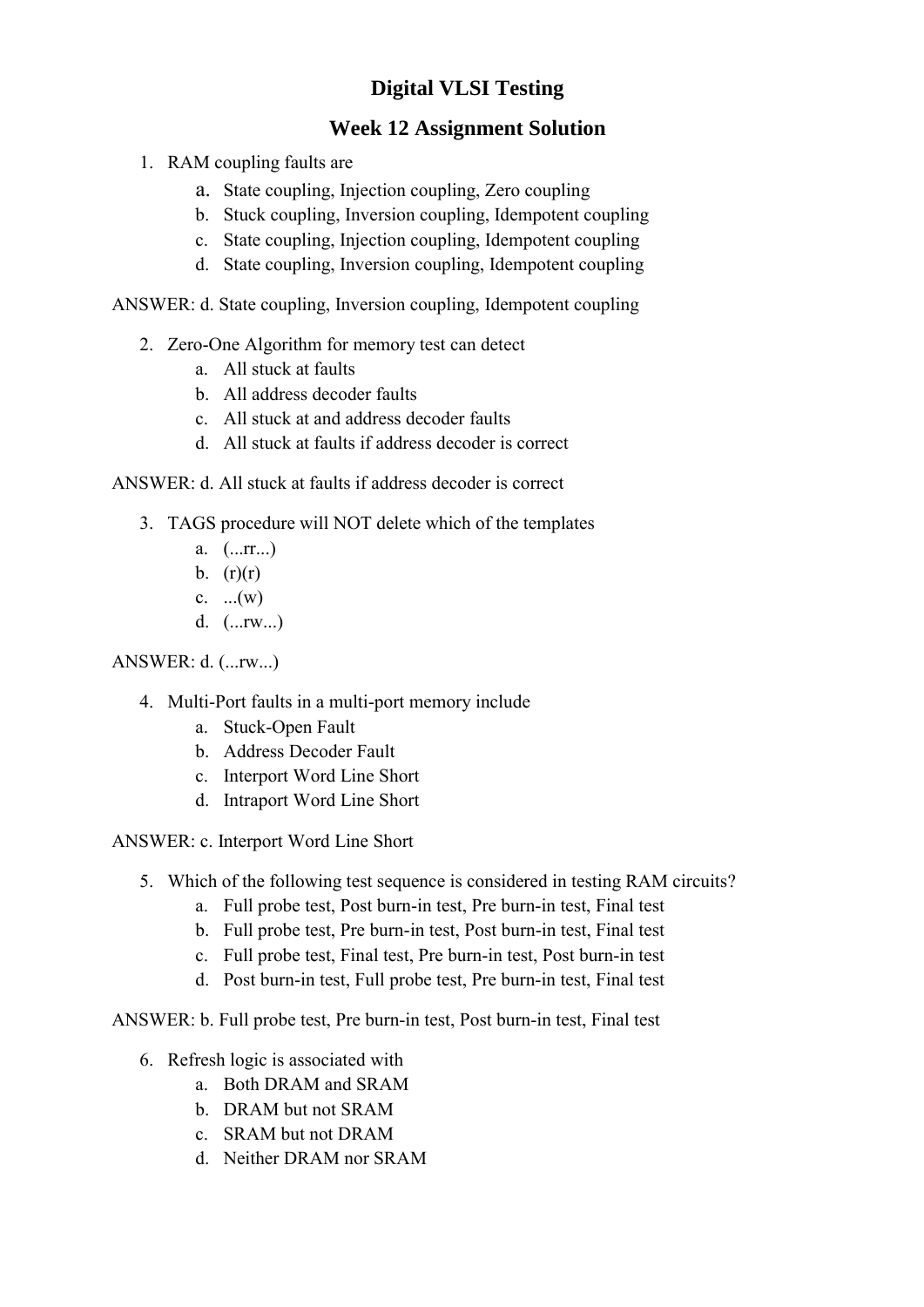### ANSWER: b. DRAM but not SRAM

- 7. Determine the test time required to test a 1G memory when the test is run at 1GHz, given that its test complexity is: N, 10N, NlogN.
	- a. 1.05s, 10.5s, 31.8s
	- b. 2.10s, 21.0s, 63.6s
	- c. 0.53s, 5.25s, 15.9s
	- d. 1.05s, 1.05s, 1.05s

ANSWER: a. 1.05s, 10.5s, 31.8s

- 8. Which of the following fault model is not related to the faults occurring in Memory Cell Arrays (MCAs) –
	- a. Stuck-at faults
	- b. Transition faults
	- c. Address Decoder faults
	- d. All of the above
- ANSWER: c. Address Decoder faults
	- 9. Which of the following abnormal behaviour is not addressed by Address Decoder
		- faults
			- a. Given a certain address no cell will be accessed
			- b. A certain cell can be accessed by multiple addresses
			- c. A certain cell is never accessed by any address
			- d. A transition in one cell inverts the content of another
- ANSWER: d. A transition in one cell inverts the content of another
	- 10. Which of the following statement is not true in the context of MSCAN RAM test algorithm –
		- a. It can be represented as  $\{\uparrow(w0);\uparrow(w1);\uparrow(w1)\}\$
		- b. SAFs are detected if the address decoder is fault free
		- c. All the ↓/1 TFs can be detected
		- d. All the CFs cannot be detected
- ANSWER: c. All the  $\frac{1}{1}$  TFs can be detected

## 11. Which of the following statement is not true in the context of Checker board RAM test algorithm –

- a. While creating the checker board pattern, the physical layouts of the memory cells must be considered.
- b. It can detect DRFs and Shorts between cells
- c. It can detect SAFs and half of the TFs
- d. It can detect all the CFs
- ANSWER: d. It can detect all the CFs

## 12. The complexity of the GALPAT and WALPAT test algorithms are –

- a.  $O(4N^2)$  and  $O(2N^2)$
- b.  $O(2N^2)$  and  $O(4N^2)$
- c.  $O(4N^2)$  and  $O(4N^2)$
- d.  $O(2N^2)$  and  $O(2N^2)$